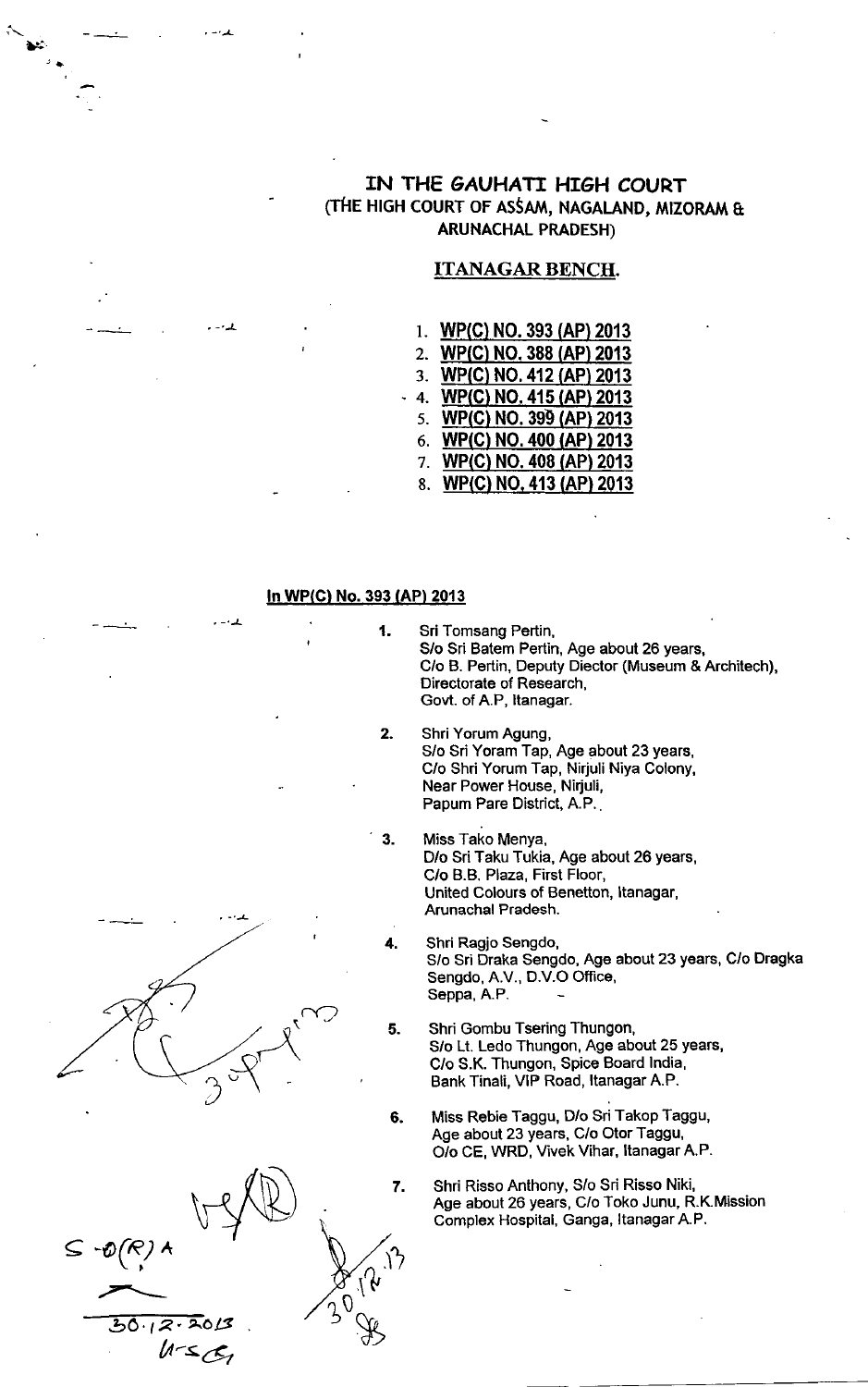مي .<br>ما قامت

- 8. Shri Tasap Yinyo, S/o Sri Takek Yinyo, Age about 29 years, C/o N. Yinyo, PO-Nari, East Siang District (A.P).
- Sri Tage Rinyo,'S/o Sri Tage Gambo, Age about 25 years, C/o Tasso Nibi, G-Sector, Opposite qtr. No. 408, Naharlagun A.P. 9.
- 10. Hage Manty, F/Name Sri Hage Hanya, Age about 27 years, C/o Hage Kari (Sr. Dental Surgeon) Ziro, A.P.
- 11. Sri Tage Taka, S/o Sri Tage Gambo, Age about 23 years, C/o Tasso Nibo, G-Sector, Opposite Qtr. No. 408, Naharlagun A.P.,
- '12. Miss. Jopi Basar, D/o Sri Tojo Basar, Age about 24 years, C/o Shri Tojo Basar, DT Gas Agency, Basar, West Siang District, A.P.
- 13. Shri Tobom Kamdak, S/o Sri Mento Kamdak, Age about 28 years C/o Shri Tonia Kamdak, C-Sector, Itanagar, A.P.

للداماء

- 14. Miss Ajum Bagang, D/o Sri Ashok Bagang, Age about 26 years C/o Pama Bagang, Circle Officer, Banderdewqa, Papumpare District, A.P.
- 15. Mr. Rebe Bagang, S/o Sri Ashok Bagang, . Age abot 23 years, C/o Pama Bagang, Circle Officer, Banderdewa, District, Papumpare, A.P.
- 16, Mr. Tadar Tamar, S/o Sri Tadar Rangey, age about 30 years, C/o Smti Yatung Mara, SE Office, PWD, Naharlagun A.P.
- 17. Miss. Joram Metung, D/o Sri Joram Boke, Age about 22 years C/o. Likha Tekhi Nyeda Nyett Apartment, Flat No. 15, C-Sector, Naharlagun, A.P
- 18. Miss Pooza Sonam, Dio Lt. Kamli Yaffa, Age about 30 years, C/o Mepung Nabum Qtr. No. 163, Ward No. 16, P-Sector, ltanagar, A.P- 7911 11
- 19. Miss Karbom Riba, D/o Sri Dakkar Riba, Age about 28 years, C/o Karbom Riba, D- Sector, ltanagar, Arunachal Pradesh, A.P.
- 20. Miss Aniyang Yirang, D/o Sri Onak Yirang, Age about 24 years, C/o K.Z. Modi, Directorate of Food and Civil Supply, Naharlagun, Arunachal Pradesh.
- 21. Sri Phassang Yama, S/o Sri Phassang Taiik, Age About 24 years, C/o Simi Phassang P-Sector, Nirjuli, Arunachal Pradesh.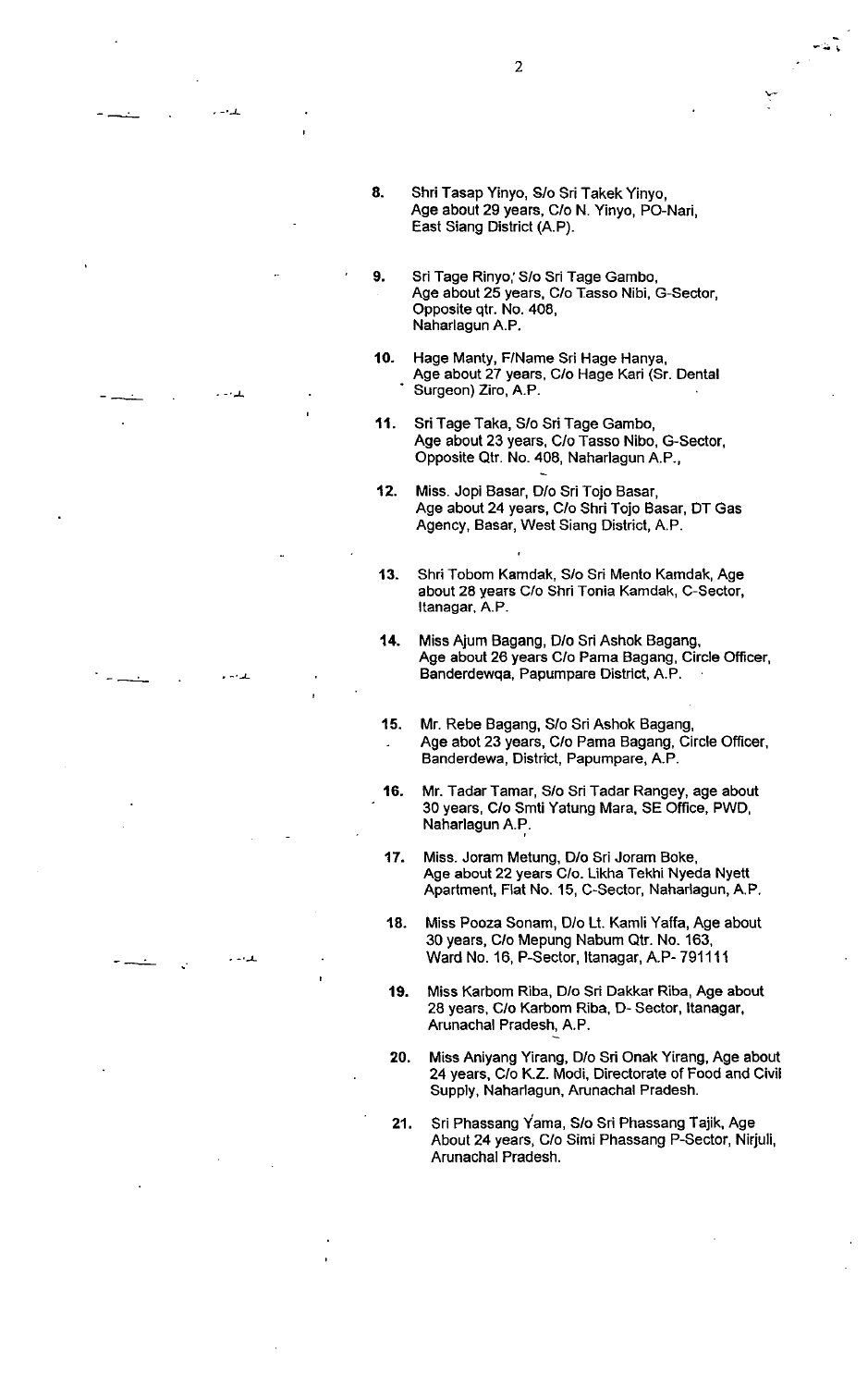- 23. Sri KiKam Bayang, S/o Sri Tarang Bayang, Age about 22 years, C/o Honi Bayang Seppa, West Kameng District, Arunachal Pradesh
- 24. Miss Annie Ering, D/o Sri Kunu Ering, Age about 26 years, C/o Enamai Krong, DC Office, Tezu, Lohit District, Arunachal Pradesh.
- 25, Sri Taling Lino, S/o Sri Tagin Lino, Age about ' 27 years, C/o Upper Colony, Aalo, West Saing District, Arunachal Pradesh.

.-.L

 $-1$ 

 $\rightarrow$ 

-'-L

- 26 Sri Tasi Lini, S/o Sri Tagin Lino, Age about 25 years C/o Upper Colony, Aalo, West Siang District, Arunachal Pradesh.
- 27. Miss. Manisha Pertin, D/o Sri Guni Pertin, Age about 27 years, C/o Guni Pertin, Vill-Bolung, PO-Roing, Lower Dibang Valley, Arunachal Pradesh.
- 28. Adangsi Krong, Father's Name Sri Jogem Krong, Age about 24 years, C/o Enamai Krong, DC Office, Tezu, Lohit District, Arunachal Pradesh.
- 29. Miss Tenzin Metoh, D/o Sri Tempa Tsering, Age About 29 years, C/o Genden Sangmo, Lezi Complex, Bank Tinali, ltanagar, A.P.
- 30. Miss. Genyir Potom, D/o Sri Bomge Potom, Age about 28 years, C/o Ganpati Auto Agency Tusok Complex, Ziro Point Tinali, ltanagar, A.P.
- 31. Miss Largi Ngoba, D/o Sri Talar Karsen Ngoba, Age About 25 years, C/o Dangam Ngoba, Labour Employment Office, Naharlagun, Arunachal Pradesh.
- 32. Miss Opet Tatak, D/o Sri Tamiyo Tatak, Age about 28 Years, C/o Tapak Uli (Adv) Gauhati High Court, Naharlagun, A.P.
- 33. Shri Tana Sem; S/o Sri Tana Tad, Age about 27 years, C/o A-Sector, Naharlagun, Papumpare District, 'Arunachal Pradesh.
- 34. Shri Dagge Diyum, S/o Sri Redak Diyum, Age about <sup>27</sup> Years, C/o Dabom Lollen, Oriental lnsurance Gompany, Takar Complex, Naharlagun, A.P.
- 35. Shri Michi Tabiyo, S/o Sri Michi Taker, Age about 28 Years, C/o Directorate of Economics & Statistics, Itanagar, District-Papumpare, A.P.
- 36. Shri Tumjom Tato, S/o Sri Jumtum Tato, Age about 28 Years, C/o Jutum Tato, Near Shiv Mandir, A-Sector, Itanagar, District-Papumpare, A.P.
- 37, Shri Hage Obing, S/o Lt. Hage Gambo, Age about 28

 $'3$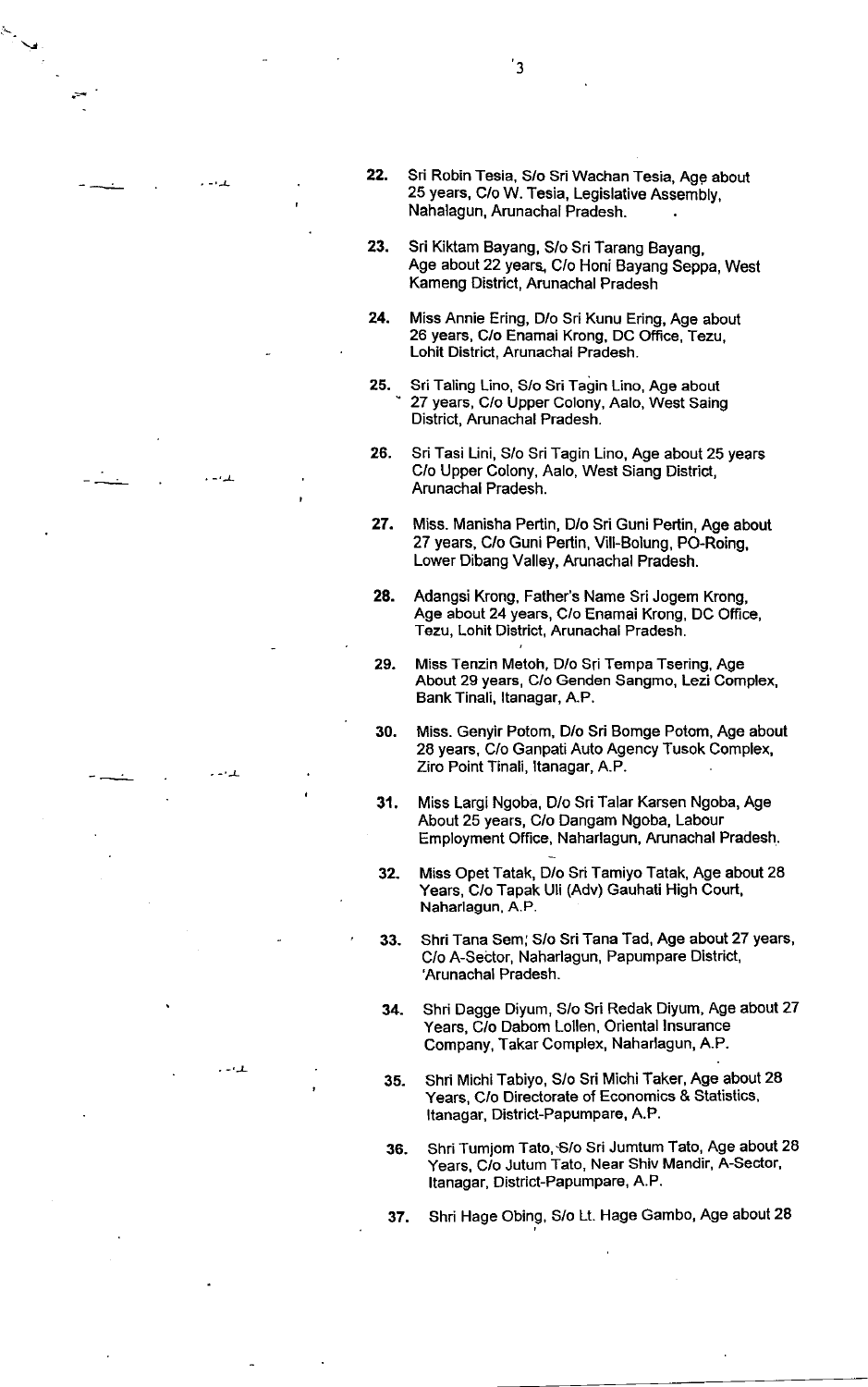Years, C/o Hage Nania, ltafort, Dispensary Bank Tinali, Itanagar, District- Papumpare, A.P.

- 38. Shri Subu Talo, S/o Sri Subu Lali, Age about 39 years, C/o S.P.(J), District Jail, Jollang, ltanagar, District-Papumpare, A.P.
- 39. Shri Kapak Tapa, S/o Sri Kabak Dokum, Age about 22 years, C/o Dr. Kabak Tamar, D.B. Health Care & Diagnostic Centre, Ziro Point Tinali, Itanagar, District- Papumpare, A.P.
- 40. Miss Gombu Chozom, D/o Sri Pema Gombu, Age ' About 22 years, C/o Pem Lhajom, Pro to CM Cell, Govt. of A.P., Itanagar, District-Papumpare, A.P.
- 41, Shri Habung Obing, S/o Lt. Habung Tabin, Age about 24 years, C/o Millo Yarang, O/o E.E. PWD, ltanagar, District-Papumpare. A.P.
- 42. Miss Beauty Pangying, D/o Sri Ojung Panyaing, Age About 28 years, C/o Bapi Panyang, Directorate ot Audit & Pension, Govt. of A.P., District-Papumpare, A.P.
- 43. Shri Koda Talying, S/o Sri Khoda Ruja, Age about 26 Years, C/o Purvanchal School, Mowb-ll, ltanagar, Papumpare (A.P.). -
- 44. Shri Homsham Morang, S/o Sri Womkim Morang, Age About 25 years, C/o Hage Sunia, Deptt. Of Zoology, RGU, Rono Hills, District-Papumpare, A.P.
- 45. Dene Mena, Father's name- Sri Dharoti Mena, Age About 22 years, C/o Eri Mega Cheta 2, Roing, Lower Dibang Valley (A.P), District-Papumpare, A.P.
- 46- Sri Tenzin Zenden, S/o Sri Wangdi Chombey, Age About 22 years, Akashdeep, M/s Style Kraft, Ganga, Itanagar, District-Papumpare, A.P.
- 47. lken Rumdo, Father's name Sri Tai Rumdo, Age About 25 years, C/o Keba Taso, O/o Commissioner of Tax and Excise, C-Sector, ltanagar, District-Papumpare, A.P.
- 48. Tem Paul, F/N Sri Tem Kaya, Age about 23 years, Qtr. No. 37, T-lV, D-Sector, Naharlagun, District-Papumpare, Arunachal Pradesh.
- 49. lndu Linggi, F/name Sri Kiteni Linggi, Age about 29 Years, C/o- Mayu-I, Roing, Lower Dibang Valley, A.P.
- 50. Miss Kayum Loya, F/name Sri Toka Loya, Age about 29 years, C/o Joint Director ( T&R), General Hospital, Pasighat, East Siang District, Arunachal Pradesh-
- 51. Ratan Perme, F/Name Sri Tempel Perme, Age about 30 years, C/o Smti O- Lego, O/o PCCF, O-Point, Itanagar, Papumpare district, Arunachal Pradesh.
- 52. Bikram Nasi, F/narne Sri Larbin Nasi, Age about 26

4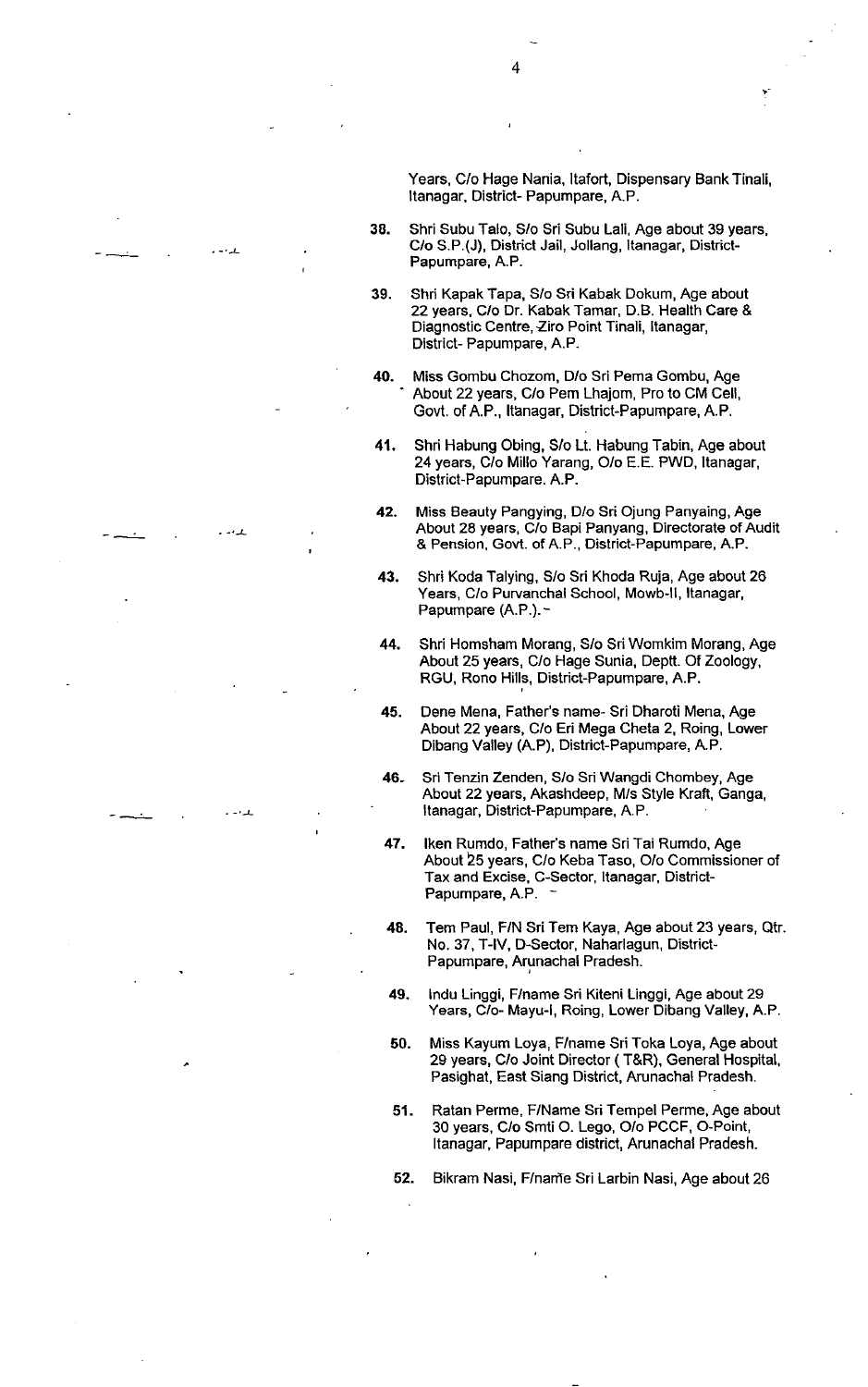Years, C/o Larbin Nasi, D-Sector, Qtr. No.13, Type-III, Naharlagun, Pdpumpare District, Arunachal Pradesh.

- 53. Choki Dokio, F/Name Lt. Choki Tai, Age about <sup>30</sup> Years, C/o Choki Tatung (Staff APST Service Station) Itanagar, Papumpare District, Arunachal Pradesh.
- 54. Sri Kenjar Taso, F/Name Lt. Reken Taso, Age about 26 years, C/o Sri R. Diyum (Stat. Cell), Directorate Office (AHV), Govt. of A.P., Nirjuli, District-Papumpare, A.P.
- 55, Tapi Mali, F/name Sri Tapi Batt, Age about 29 years, C/o. Shri Gyati Tatu ( Addl. DHS), Directorate of Health Service, Naharlagun, District-Papumpare A.P.
- 66. Chum Darang, F/name Sri Tajep Darang, Age about 21 years, C/o Tana Murtem, A.G. Office, ltanagar District-Papumpare, A.P.
- 57. Shri Beto Doni, S/o Sri Tabe Doni, Age about 25 years C/o. Tabe Dodi, Bank Tinali, Itanagar, District-Papumpare, A.P.
- Taba Nagu, F/.Name Sri Taba Kamin, Age about 28 Years, Taba Nagu, P/o & P/s- Nirjuli, Bage'Tinali, Vill-Nirjuli, Dist-Papumpare, Arunachal Pradesh 58

)-

- Boa Terry, F/name Sri Boa Tamo, Age about 35 years, C/o A-Sector, ltanagar, Papumpare Distric{, Arunachal Pradesh. 59
- 60. Shri Kashik Tayeng, S/o Sri Yemjem Tayeng, Age About 29 years, C/o Chief Conservator of Forest, PO-Banderdewa, Papum Pare Diskict, A.P.
- 61. Hukken Riram, F/name Sri Mohuk Riram, Age about 23 years, High Bagra, Aalo, West Siang Diskict, Arunachal Pradesh.
- 62. Shri Tasso Kobing, S/o Sri Tasso Olang, Age about 29 years, D-Sector, Naharlagun, Papumpare District, Arunachal Pradesh.
- G3. Shri Bengia Thomas, S/o Sri Bengia Eka, Age about 27 years, Bage Tinali, Nirjuli, Papumpare district, Arunachal Pradesh.
- 64. Shri Duyu Pullo, S/o Sri Duyu Pussang, Age about 24 years, C/o Habung Tani, Section Officer, Finance E-1, Civil Secretariat, District-Papumpare A.P.
- 65. Miiss Amanda Pertin, D/o Sri Makbuk Pertin, Age About 25 years, Bank Tinali, ltanagar, District-Papumpare, A.P.
- G6. Shri Jecky Boje, S/o Sri Taper Pada, Age about 26 years, Vill- Leidum, P/o. Bilat, P/s-Ruksin, District- East Siang, Arunachal Pradesh.

67. Shri Pebi Tato, S/o Sri Mirpe Tato, Age about 24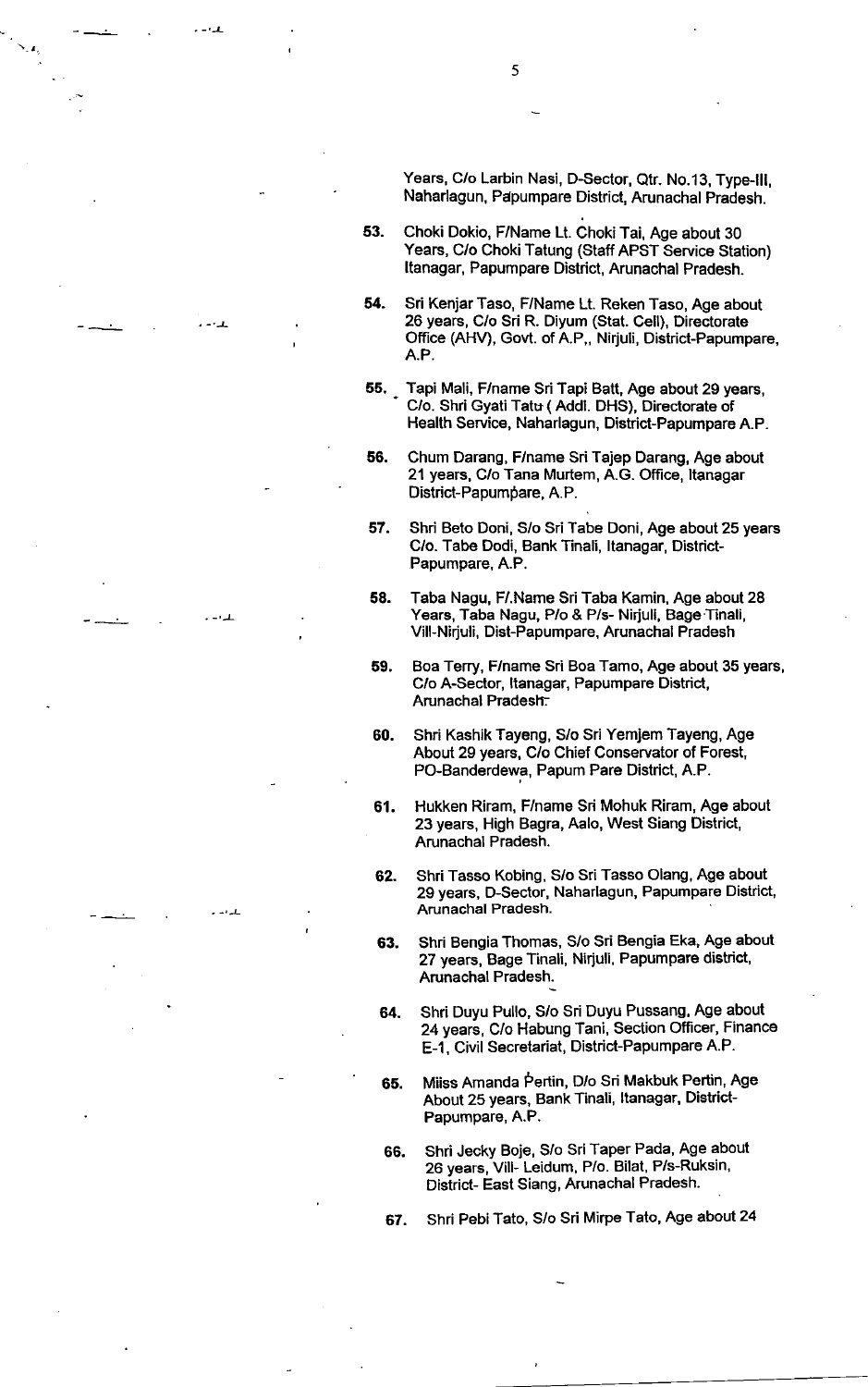Years, C/o Jumturn-Tato, CE Office, Vidyut Bhavan, Itanagar, District- Papumpare A.P.

- 68. Shri Daniel Jini, Sio Sri Jumdo Jini, Age about 26 years C/o Holy Child School, H-Sector, ltanagar, District-Papumpare A.P.
- 69. Miss. Karoti Lego, D/o Sri Tembu Lego, Age about 24 years, C/o Bisemlu Mangu, Postal Head Office, Itanagar, District-Papumpare, A.P.
- 70. Shri Eddie Payeng, S/o Sri Takinu Payeng, Age about 25 years, C/o Mrs. Siemi Hmar, Legislative Assembly, Naharlagun, District-Papumpare, A. P.
- 71. Shri Topu Tok, S/o Sri Gingma Tok, Age about 28 Years, C/o Tayum Tok, Model Village, Seppa. A.P.
- 72. Mr. Kiran Tana, S/o Sri Pate Tana, Age about 24 years C/o Gyammar Karo, ESS Sector, Quarter No.10, Near Revival Church, ltanagar, District-Papumpare, A.P.
- 73. Shri Rubu Tani, S/o Sri Rubu Taki, Age about 23 years C/o Tage Adu, BOSCH Car, Service Centre, H-Sector, Itanagar, District-Papumpare, A.P.
- 74. Shri Joram Aka Bai S/o Sri Joram Boke, Age about 26 years, C/o Nyeda Nyett Apartment, Flat No. 15, C-Sector,Naharlagun, District-Papumpare, A. P.

للداماء

- 75. Khunlong Matey, F/name Sri Moichang Matey, Age About 28 years, P/o- Deomali, District-Tirap, Arunachal Pradesh.
- 76. Sangmo Tawe, F/name Lt. Dongro Tawe, Age about 28 years, C/o NERIST, PG Boys Hostel Room No. 23, Nirjuli, Papumpare, A.P.
- 77. Tasso Nobin, F/name Sri Tasso Mudo, Age about 27 Years, C/o Hag'e Yamin, WRD Branch, AF Sector, Itanagar, District- Papumpare, A.P.
- 78. Suieena Manpoong, F/name Sri Mahala Manpoong, Age about 28 years, E-29, Namsai Town, lird Block, District-Lohit, Arunachal Pradesh.
- 79 Miss. Higio Zarngam, D/o Sri Higio Tala, Age about 24 years, C/o Higio Tala EAC, Under Secretariat, State Election Commission, ltanagar, District- Papumpare, A.P.
- 80 Higio Taluk, F/name Sri Higio Doro, Age about 25 Years, C/o Higio Tala EAC, Under Secretariat, State Election Commission, ltanagar, District- Papumpare, A.P.
- 81. Miss Seema Podo, D/o Sri Shri Tabin Podo, Age about 23 years, C/o Lipo Taping; Near Nemko Hotel, B-Sector, Premnagar, Distrcit- Papumpare, A.P.

82. Tobom Basar, F/name Sri Lito Basar, Age about 27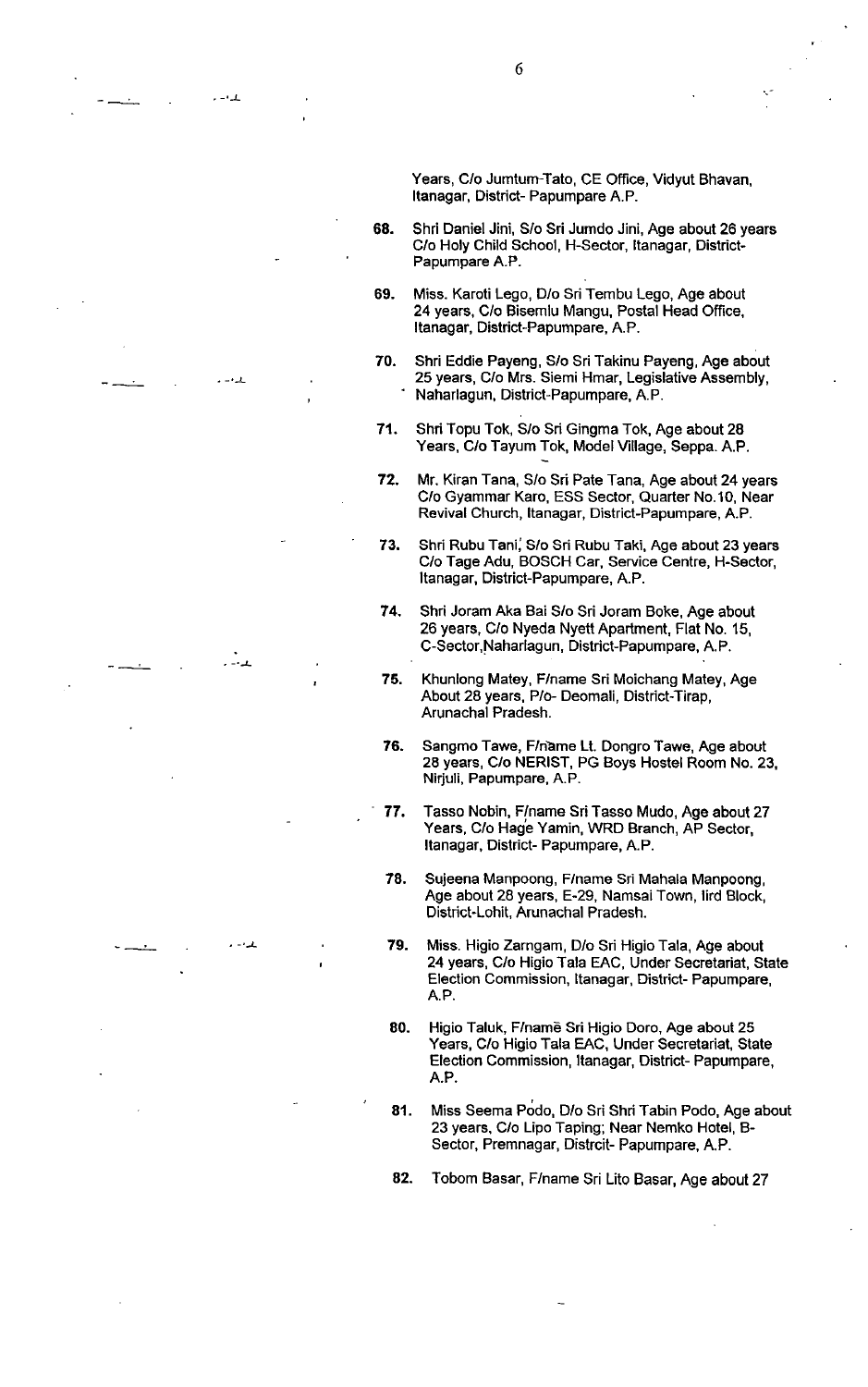Years, C/o Mrs. Tongam Basar Taipodia, D-Sector, Qrt. No. 508, T-II, Naharlagun, District- Papumpare, A.P.

83. Miss Pema Yangzin, D/o Pema Gombu, Age about 24 years, C/o Prem Lhajom, Pro to CM Cell, Office, Niti-vihar, Districh Papumpare, A.P.

7

- 84. Shri Dibang Rai, S/o Lt. Tachok, Age about 24 years C/o Gollo Tangp, Doordarshan Kendra, ltanagar, District- Papumpare, A.P.
- 85. Miss Joram Mepung, D/o Sri Joram Boke, Age about 26 years, C/o. Likha Tekhi, Nyeda Nyett. Apartment Flat No.15, Forest Colony, Naharlagun, District-Papumpare, A.P.
- 86. Miss Jummy Mena, D/o Sri Dharoti Mena, Age about 27 years, C/o Eri Mega Cheta 2, Roing, Lower Dibang Valley, A.P.

-'-l-

 $-1$ 

-.)-

- 87. Shri Ruchu Tacho, S/o Sri Tade Tacho, Age about 29 Years, C/o Tade Tacho Anini, Dibang Valley, A.P.
- 88. Ritemlu Kri, F/name Sri Sonjalum Kri, Age about 24 Years, C/o DSO (Stat.), Tezu, Lohit District, Arunachal Pradesh.
- 89. Christina Mum Norbu, F/name Sri Borbu Lame, Age About 27 years, C/o Nirbu Lame, near CE (Hydropower) Office, ltanagar, District -Papumpare, Arunachal Pradesh.
- 90. Shri Kaling Eko, S/o Sri Tagum Eko, Age about <sup>23</sup> Years, C/o Mowb-II, Purvanchal School, Itanagar, District- Papumpare, A.P.
- 91. Biju Dodum, F/name Sri P.G. Dodum, Age about 23 years, C/o Lakashmi Dodum, Mak Apartments, Pappunallah, District- Papumpare, A.P.
- 92. Miss Nima Dolma, D/o Sri Thupten Chopel, Age about 23 years, C/o Rashmi Cloth Store, Legl Complex, Itanagar, Distriot- Papumpare, A.P.
- 93, Tenzin Rigsang Thakuri, F/name Sfi Kumar Thakuri, Age about 23 years, C/o Kumar Thakuri, DC Office, Bomdila, West Kameng District, Arunachal Pradesh.
- 94. Tao Taja, F/name Lt. Tao Tem, Age about 25 years, C/o Nikh Sita, D-Sector, Naharlagun, Papumpare District, Arunachal Pradesh.
- 95. Tar Taro, F/name Lt. Tar Jirdu, Age about 23 years Model Village, Naharlagun, Papumpare District, Arunachal Pradesh-
- 96. Shri Anant Goel, S/o Shri Mukosh Kr. Goel, Aged About 27 years, 157 Shiwihar Colony, Delhi Road, Saharanpur-247001.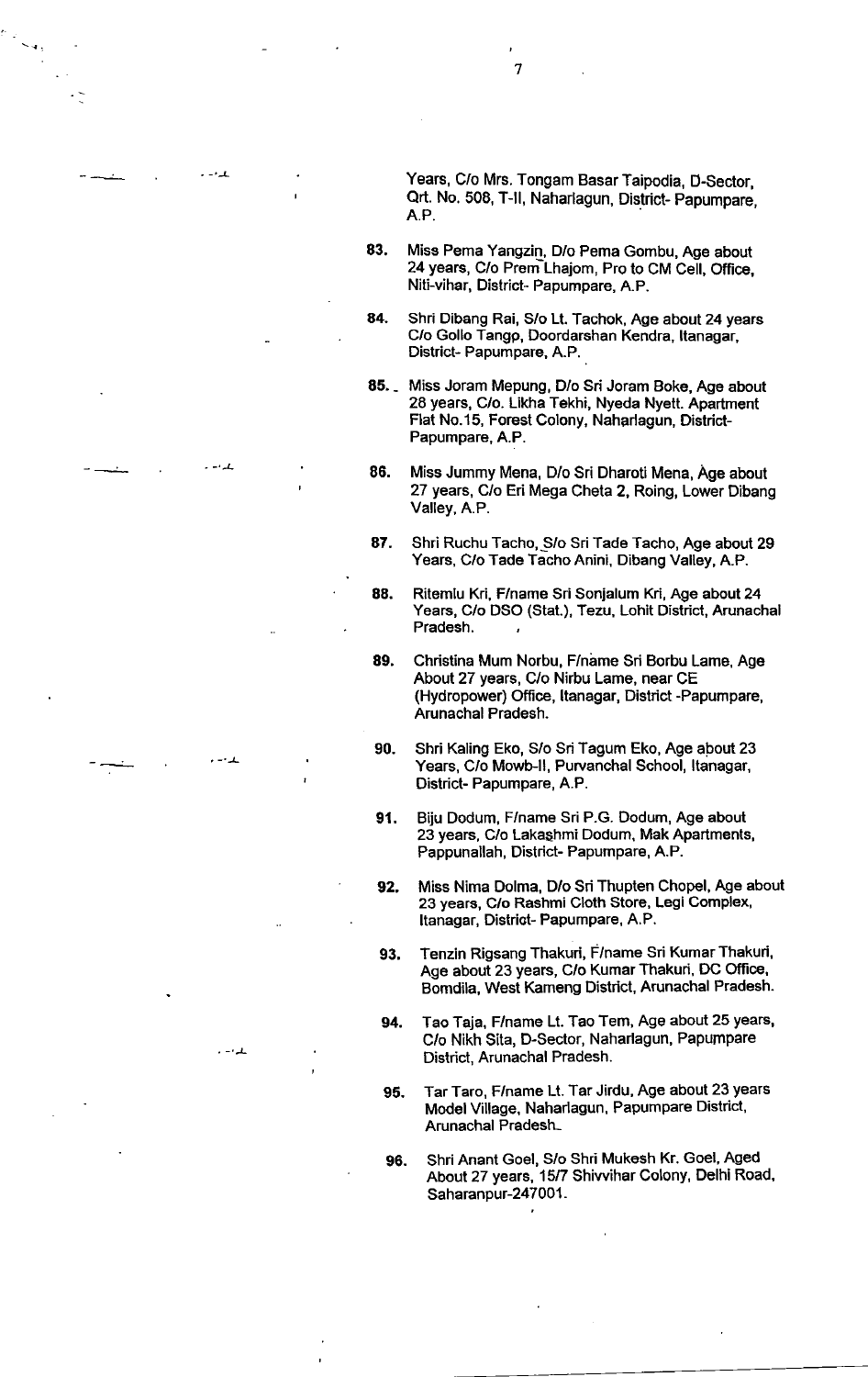- 97. Radhe Obing, S/o Radhe Bhatt, aged about 26 years, C/o Radhe Ampi, DHS Office, Naharlagun, District-Papumpare, A.P.
- 98. Miss. Gampi Basar, D/o Shri Mogum Basar, aged About 27 years, PO & PS-Basar, West Siang Diskict, A.P. (All common cause of action)

Reiected candidate of APPSCCE (Prelims.).

......Petitioners.

#### **By Advocates:** Mr. R. Salkla, Mr. T. Zirdo, Mr. M. Bagra, Mr. K. Lollen, Mr. L. Nochi, Ms. CD Thongchl.

1

 $\mathcal{L} \cdot \mathcal{L}$ 

-,)-

#### -Versus-

The Arunachal Pradesh Public Service Commission represented by the Secretary, Govt. of Arunachal Pradesh, Itanagar.

- The Chairman, Arunachal Pradesh Public Service Commission, Government of Arunachal Praesh, ltanagar. 2
- The Controller/Deputy Secretary, Arunachal Pradesh Public Service Commission, Government of Arunachal Pradesh, ltanagar. 3
- The Secretary, Department of Personnel, Government of Arunachal Pradesh, ltanagar. 4
- The Secretary/Commissioner, Department of Home, Govt. of Arunachal Pradesh, ltanagar. 5

. . . ..Respondents.

Bv Advocates: Mr. N. Tagia, S/C, APPSC Mr. R.H, Nabam, Sr. G.A"

# with

#### In WP(C) No. 388 (AP) 2013

Shrl Tailang Kobin, Son of Shri Tailang Kacho, 'G' Extension, Naharlagun, PO- Naharlagun, District-Papumpare, Arunachal Pradesh.

...Petitioner.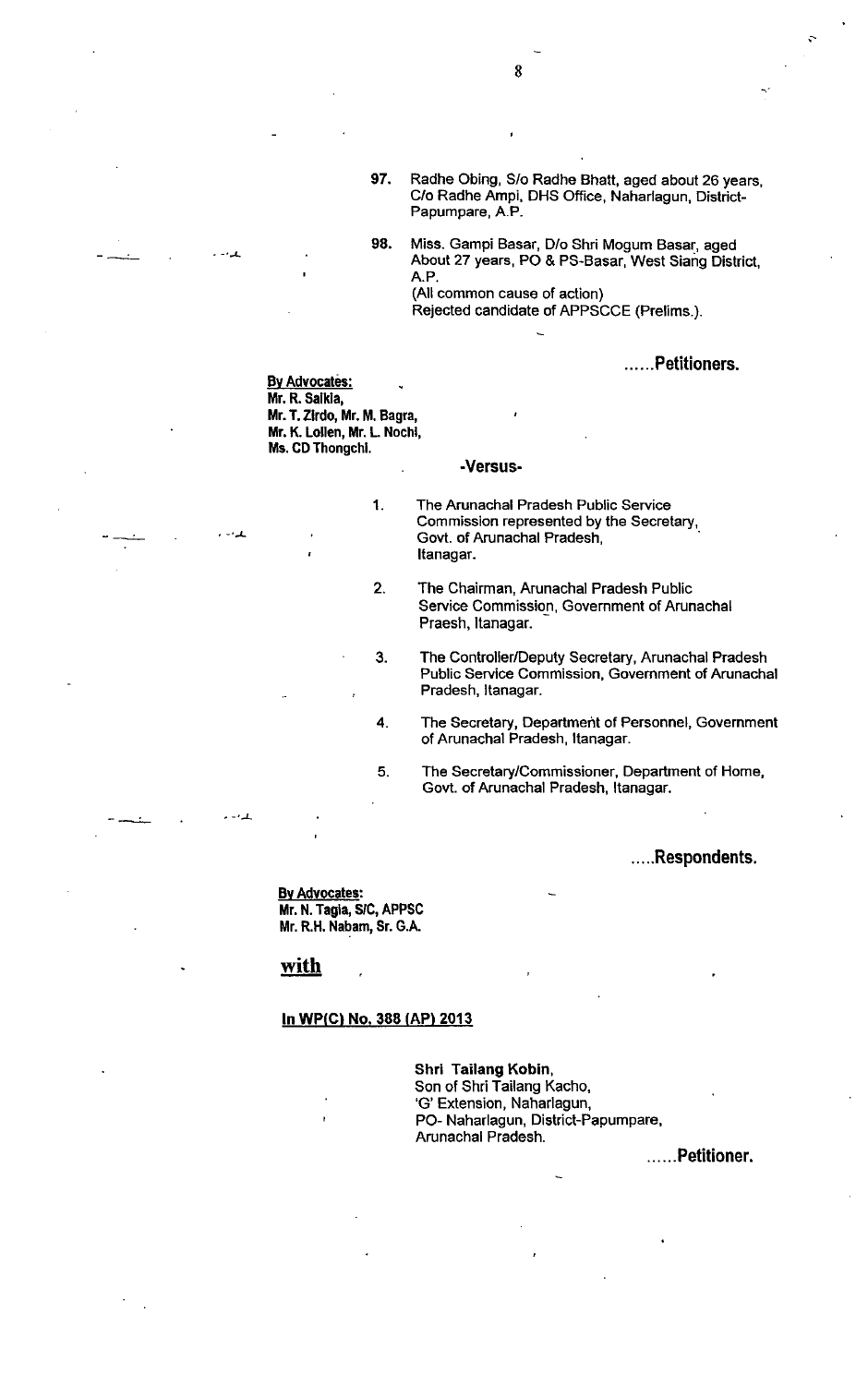By Advocates: Mr. S. Koyang, Mr. S. Tapln. '

)-

 $-1$ 

ساردار

بنائية وأسار

#### -Versus.

The Arunachal Pradesh Public Service Commission, Represented by the Secretary, Arunachal Pradesh Public Service Commission, Itanagar.

# .....Respondent.

By Advocate: Mr. N. Tagla, S/C APPSC.

## with

### In WP(C) No. 412 (AP) 2013

Miss Tage Shelly, D/o Shri Tage Taki, Vill-Lempia, PO/PS-Ziro, Lower Subansiri, Arunachal Pradesh. -

......Petitioner.

Bv Advocates: Mr. R. Saikla, Mr. T. Zirdo, Mr. M. Bagra, Mr. K. Lollen, Mr. L. Nochi, Ms. CD Thongchl.

#### -Versus-

- The Arunachal Pradesh Public Service Commission represented by the Secretary, Govt. of Arunachal Pradesh, Itanagar. 1
- The Chairman, Arunachal Pradesh Public Service Commission, Government of Arunachal Praesh, ltanagar. 2
- The Controller/Deputy Secretary, Arunachal Pradesh Public Service Commission, Government of Arunachal Pradesh, ltanagar. 3.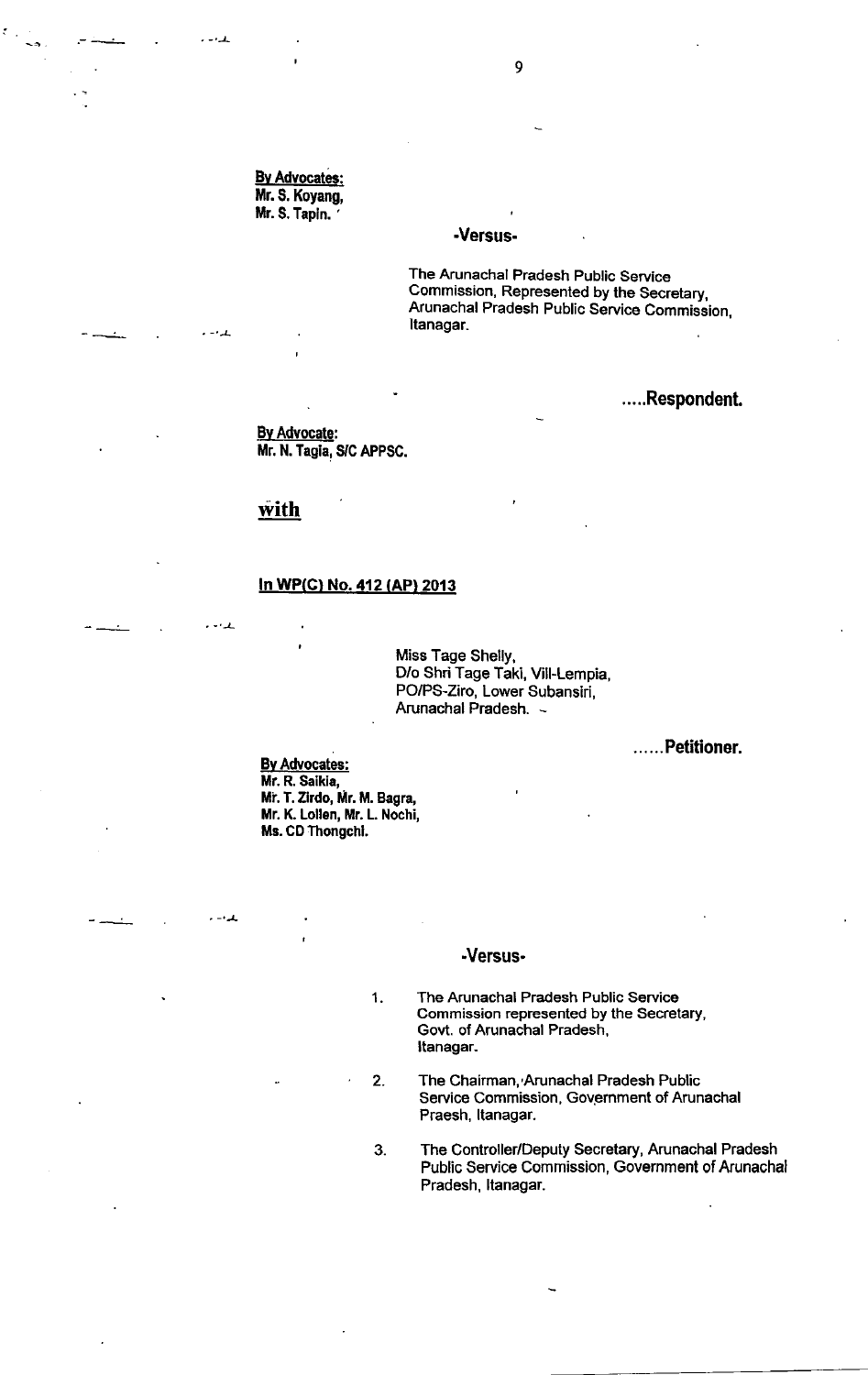- 4 The Secretary, Department of Personnel, Government of Arunachal Pradesh, ltanagar.
- 5 The Secretary/Commissioner, Department of Home, Govt. of Arunachal Pradesh, ltanagar.

.....Respondents.

Bv Advocates: Mr. N. Tagla, S/c, APPSC Mr. R.H. Nabam, Sr. G.A.

# with

 $. - 1$ 

بالمداوس

 $\ddotsc$ 

#### In WP(C) No. 415 (AP) 2013

- Shri Miro Dai, S/o Shri Talu Dai, Village-Mirsam, PO/PS- Pasighat, East Siang District, A.P. 1
- Shri Redong Dai, S/o Shri Talu Dai, Village- Mirsam, PO/PS- Pasighat, East Siang District, A.P 2
- 3 Miss Gemang Tamuk, D/o Shri Olom Tamuk, Village- Mongku, PO/PS- Pasighat, East Siang District, A.P (Common cause of action)

......Petitioners.

Mr. D. Panging, Mr. D. Soki, Mr. V. Jamoh, Mr. N. Dal. Bv Advocates:

#### -Versus-

1

- The Arunachal Pradesh Public Service Commission, represented by its Secretary, Govt. of Arunachal-Pradesh, Itanagar.
- The Chairman, Arunachal Pradesh Public Service Commission, Itanagar. 2
- The Controller/Deputy Secretary, Arunachal Pradesh Public Service Commission, ltanagar. 3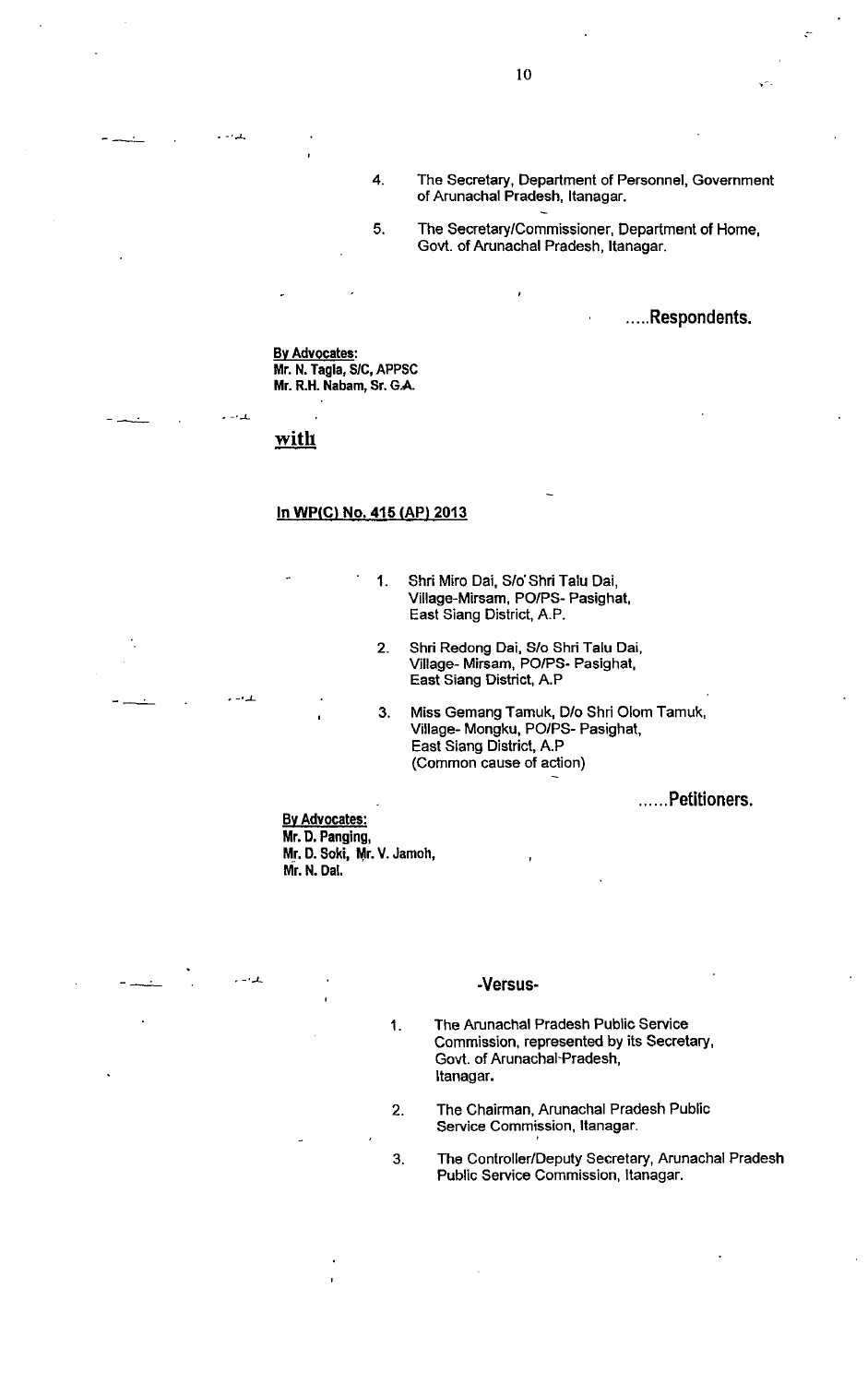### .....Respondents.

Bv Advocates: Mr. N. Tagla, S/C, APPSC Mr. R.H. Nabam, Sr. G.A.

#### with

 $-1$ 

 $I - I$ 

#### In WP(C) No. 399 (AP) 2013

4

Shri Pakjum Chiram, S/o Marpak Chiram, Permanent Resident of Daring Village, PO and PS-Basar, West Siang District, Arunachal Pradesh.

......Petitioner.

<u>By Advocates:</u> Mr. K. Jini, Mr. D, Loyi,. Mr, B. Plcha

#### -Versus-

The Arunachal Pradesh Public Service Commission, ltanagar, represented by its Secretary, Govt. of Arunachal Pradesh, Itanagar.

The Ghairman, Arunachal Pradesh Public Service Commission, ltanagar. 2

The Joint Secretary, Arunachal Public Service Commission, ltanagar. 3

# .....Respondents.

Bv Advocate: Mr. N. Tagia, S/C, APPSC

### with

-L

### ln WP(C) No.400 (AP) 2013

1

Shri Nyamo Ete, S/o Marnya Ete,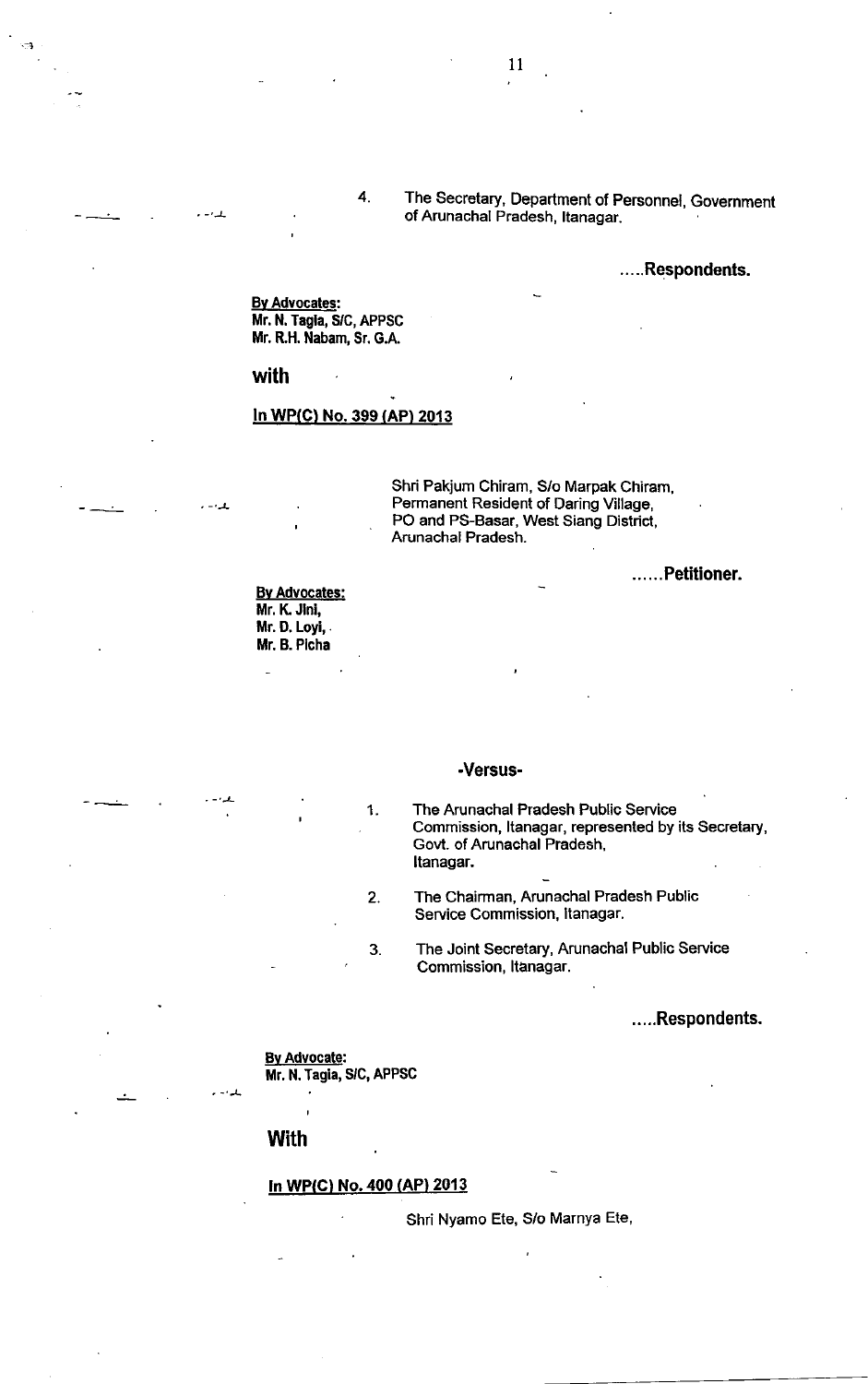Permanent Resident of Darka Mllage, PO and PS-Aalo, West Siang District, Arunachal Pradesh.

### .Petitioner.

.....Respondents.

<u>By Advocates:</u> Mr. K. Jlnl, Mr. D. Loyl, Mr. B. Plcha

للدويد

 $-1$ 

 $\mathbf{1} \times \mathbf{1}$ 

للدار

#### -Versus-

The Arunachal Pradesh Public Service Commission, ltanagar, represented by its Secretary, Govt. of Arunachal Pradesh, Itanagar.

- The Chairman, Arunachal Pradesh Public Service Commission, ltanagar. 2
- The Joint Secretary, Arunachal Public Service Commission, ltanagar. 3

Bv Advocate: Mr. N. Tagia, S/C, APPSC

1

with

### In WP(C) No. 408 (AP) 2013

Shri Rocky Pao, S/o Shri Samo Pao, Permanent Resident of Krema Pao Village, Po and PS-Chayang Taio, East Kameng, Kurung Kumey District, Arunachal Pradesh. 1

2. Miss Radhe Yam, D/o Late Radhe Tabin, Permanent Resident of Tajang Village, PO/PS-Ziro, Lower Subansiri District, Arunachal Pradesh

......Petitioners.

<u>By Advocates</u> Mr. N. Ratan, Mr. G. Ngomdir, Mr. K. Loya, Mr. D. Ete, Mr. L. Bam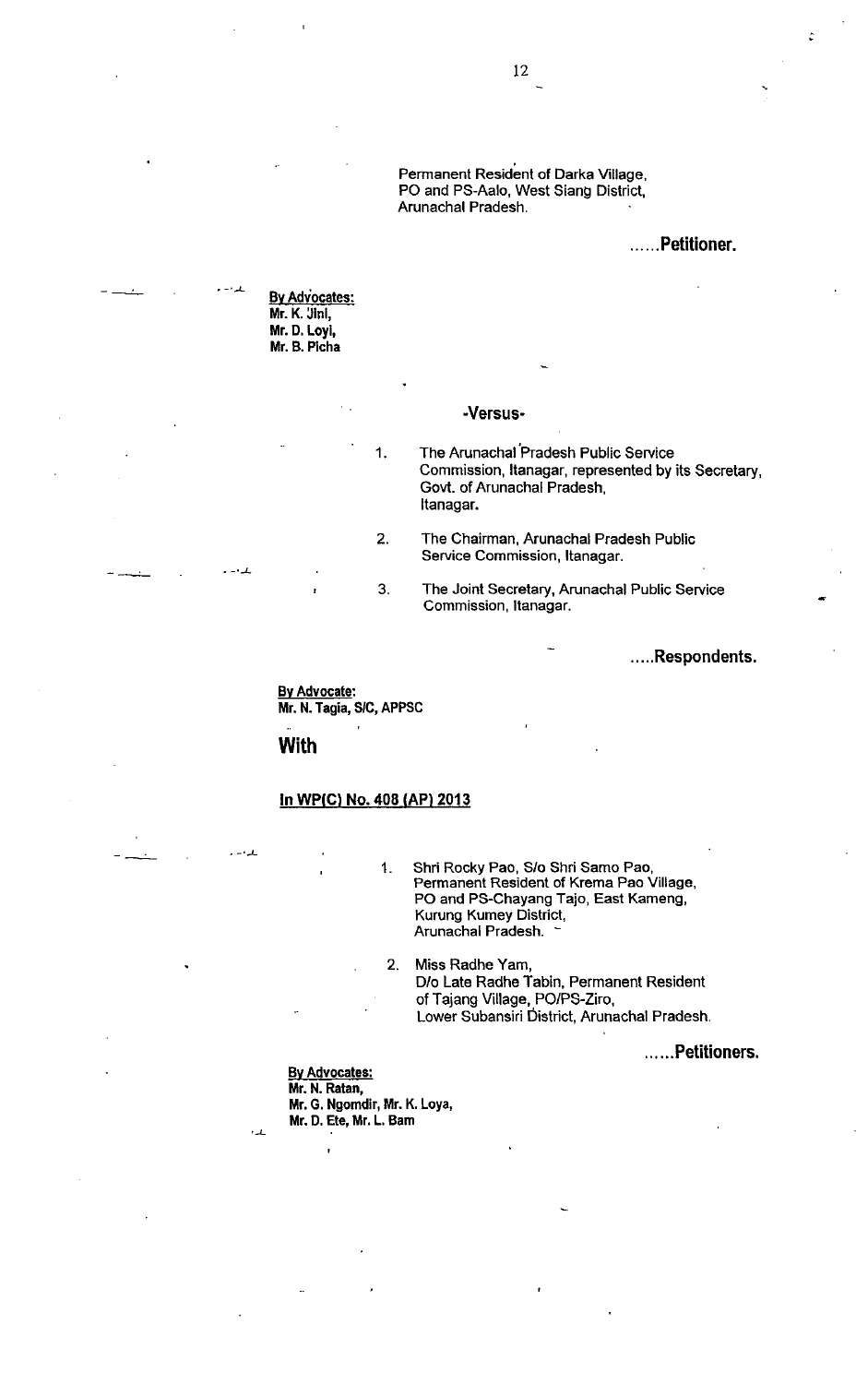# -Versus.

- The Arunachal Pradesh Public Service Commission, Itanagar, represented by its Secretary, Arunachal Pradesh, ltanagar. 1
- The Chairman, Arunachal Pradesh Public Service Commission, ltanagar. 2
- The Controller/Deputy Secretary, Arunachal Public Service Commission, ltanagar. 3
	- The Secretary, Department of Personnel, Govt. of Arunachal Pradesh, ltanagar.
	- The Secretary/ Commissioner, Department of Home, Govt. of Arunachal Pradesh, ltanagar.

. . . ..Respondents.

By Advocate: Mr. N. Tagla, SlC, APPSC Mr. R H. Nabam, Sr. G.A,

4

5

with.

)-

بالدامد

 $-$ 

)-

# In WP(C) No. 413 (AP) 2013

1. Shri Metum Soki, S/o Shri Keme Soki, R/o Daporijo, PO/PS- Daporijo, Upper Subansiri District, A.P.

......Petitioner.

Bv Advocates: Mr. D. Panglng, Mr. D. Sokl, Mr. V. Jamoh, Mr. N. Dal.

### .Versus-

5

The Arunachal Pradesh Public Service Commission, represented by its Secretary, Govt. of Arunachal Pradesh, Itanagar.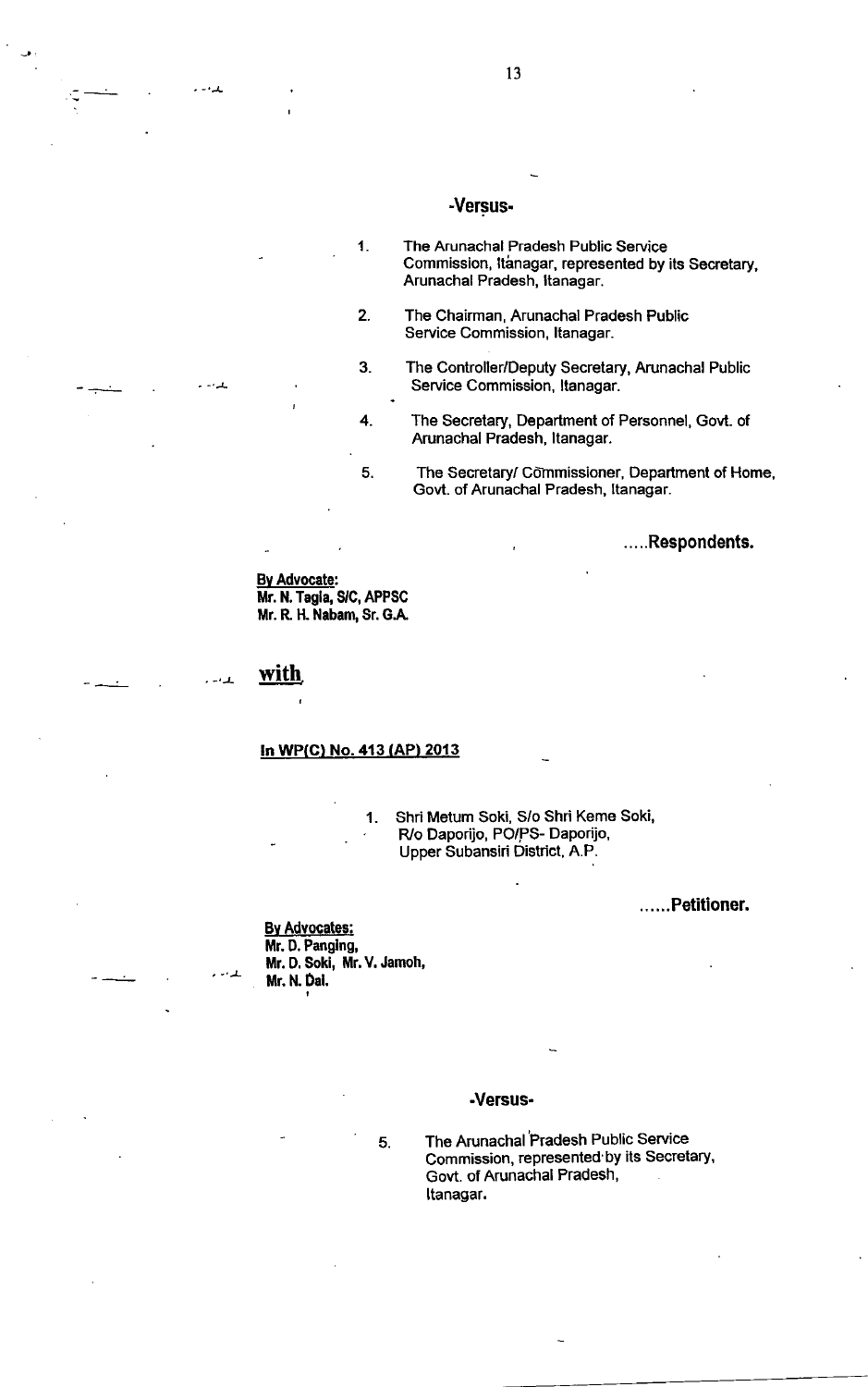- The Chairman, Arunachal Pradesh Public Service Commission, ltanagar. 6
	- The Controller/Deputy Secretary, Arunachal Pradesh Public Service Commission, ltanagar.
- The Secretary, Department of Personnel, Govemment of Arunachal Pradesh, ltanagar. 8

. . . ..Respondents.

**By Advocates:** Mr. N. Tagla, S/C, APPSC Mr. R.H. Nabam, Sr, G.A.

7

)-

)-

## **BEFORE** THE HON'BLE DR. (MRS.) JUSTICE INDIRA SHAH

Date of hearing  $\qquad \qquad$  : 28-11-2013

Date of Judgment & Order : 20-12-2013

#### JUDGMENT & ORDER (CAVI

Heard Mr. S. Koyang, learned counsel assisted by Mr. S. Tapin in WP(C) 388 (AP) 2013, Mr. R. Saikia, leaned counsel in WP(C) 393 (AP) 2013 and WP(C) 412 (AP) 2013, Mr. K. Jini, learned counsel in WP(C) 399 (AP) 2013 and WP(C) 400 (AP) 2013, Mr. N. Ratan, learned counsel in WP(C) 408 (AP) 2013 and Mr. D. Panging, learned counsel in WP(C) 413 (AP) 2013 and WP(C) 415 (AP) 2013. Also heard Mr. N. Tagia, learned Standing Counsel for APPSC in all the writ petitions and Mr. R. H. Nabam, learned Sr, Govt. Advocate for the State respondents.

21. ' Rejection of candidature of the petitioners by Arunachal Pradesh Public Service Commission ('APPSC' in short) from appearing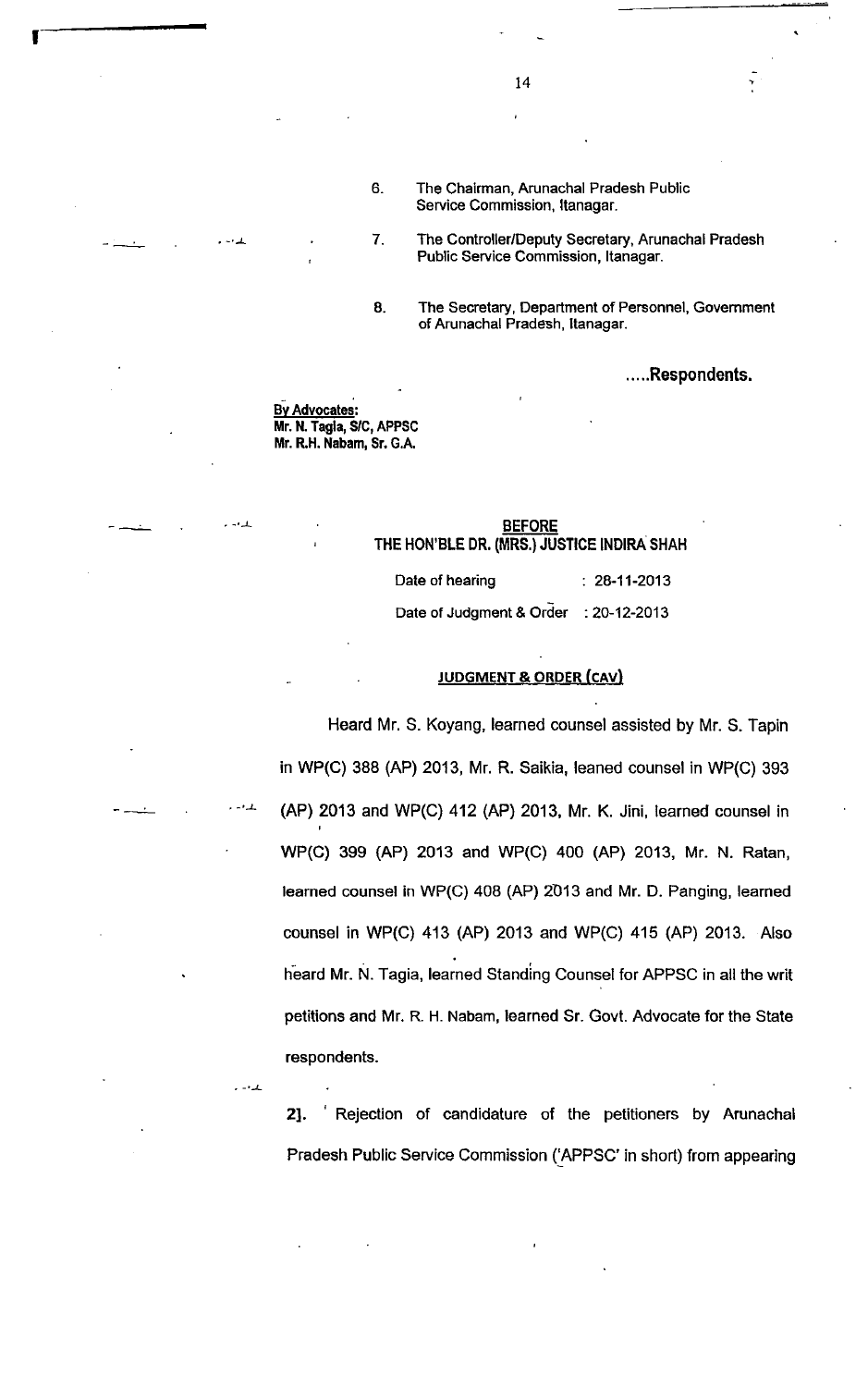in the State Civil Service Examination due to trivial defect has led the

petitioners to file.

)-

.L

I

1. wP(c) No. 3e3 (AP) 2013 2. WP(C) NO.388 (AP) 2013 3. WP(C) NO.412 (AP)2013 4. WP(C) NO. 41s (AP) 2013 5. WP(C) NO.399 (AP)2013 6. WP(C) N0.400 (AP) 2013 7. WP(C) NO. 408 (AP) 2013 8. WP(C) NO:413 (AP) 2013

31. ln WP(C) 393 (AP) 2013, candidature of petitioner Nos. 1 to 28, have been rejected due to want of their signature in the declaration column of the form. The candidature of writ petitioner Nos. 63 to 79 and 81 to 82 were rejected on the ground that they failed to fumish self attested photo whereas in case of writ petitioner No.80 his photo was attested by a gazetted officer. Petitioner No. 62 instead of self attested coloured photo pasted black and while photograph and his candidature was also rejected. Petitioner Nos. 83 to 93 failed to mention properly their gender and petitioner Nos. 30 to 51 failed to properly mention their date of birth. Petitioner No. 57, 58 and 59 did not mention their home district and petitioner Nos.52, 53, 54 and 56 did not mention their examination centre. Petitioner Nos.91,92 and 93 failed to mention their optional subject and petitioner Nos. 60, 61 and 98 did not properly mention their name.

4]. In WP(C) 415 (AP) 2013, the petitioner No. 1, Shri Miro Dai, did not mention the date of birth while filling up the form. The petitioner No.2, Shri Redong Dai, although he filed up the day and year but failed

I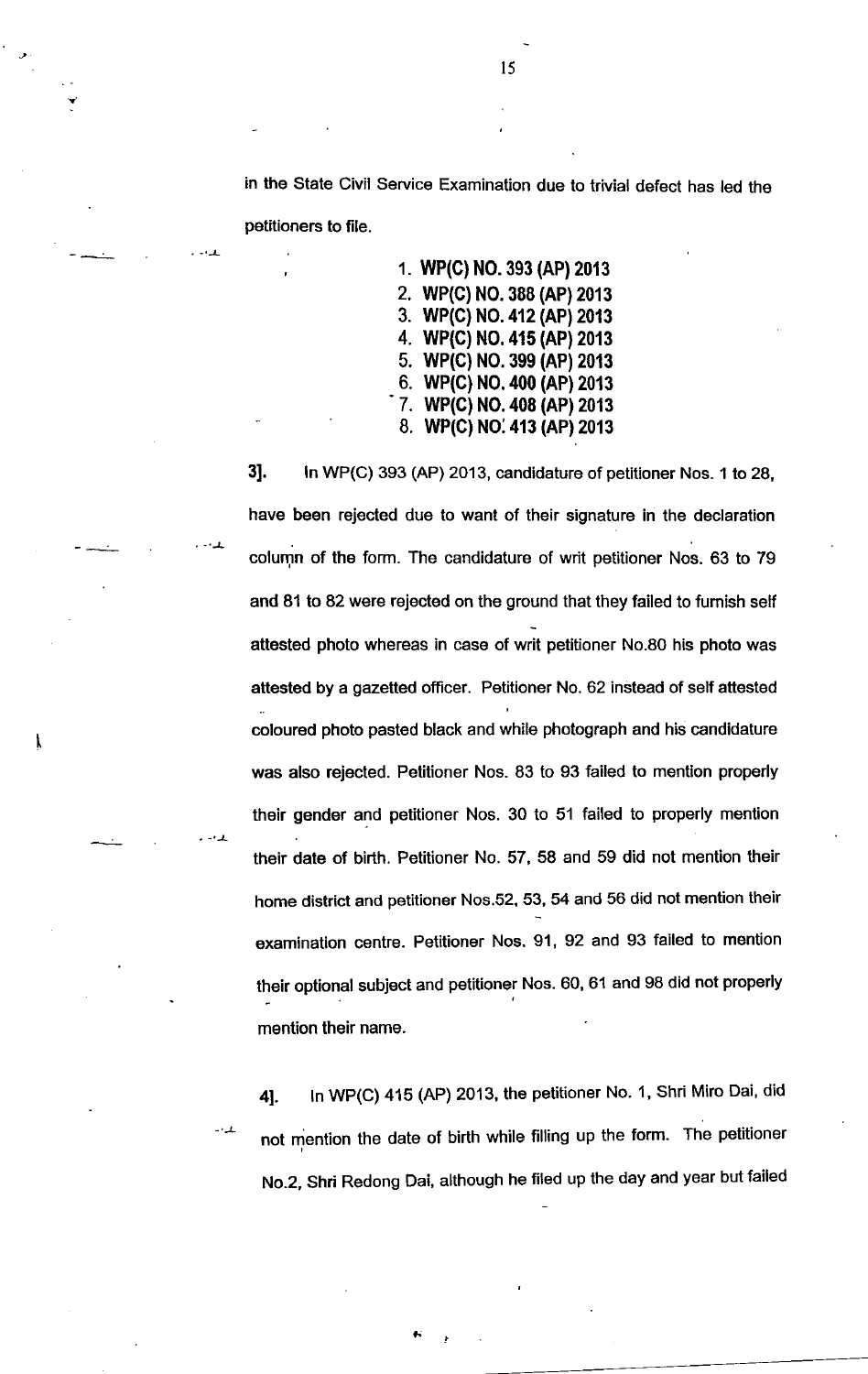to mention the month of his birth year. ln case of petitioner No.3, Ms. Gemang Tamuk, day and month,were shown but year was missing. The petitioners, herein, claimed that they had mentioned the day, month and year of their birth in figure. However, they had committed mistake while darkening the corresponding oval in the respective columns. Their cândidates were rejected as the scanning of OMR forms were done by the machine.

51. ln WP(C) No. 413 (AP) 2013, the petitioner, Shri Metum Soki, after darkening the oval pertaining to his name had darkenod one another oval after his name and therefore one extra letter has crept up along with the name of the petitioner and his candidature was rejected on that count.

..).

بلداء .

 $-1$ 

61. ln WP(C) No. 412 (AP) 2013, the candidature of Ms. Tage Shelly, petitioner was rejected because the petitioner has written the date of birth in the blocks provided in the OMR sheet/application form but inadvertently failed to darken the oval provided in OMR sheet/application form.

71. ln WP(C) No.399 (AP) 2013, the petitioner, Shri Pakjum Chiram, failed to darken the oval in the birth, month of the OMR form although he has filled the numerical number within the box which were provided in the OMR sheet.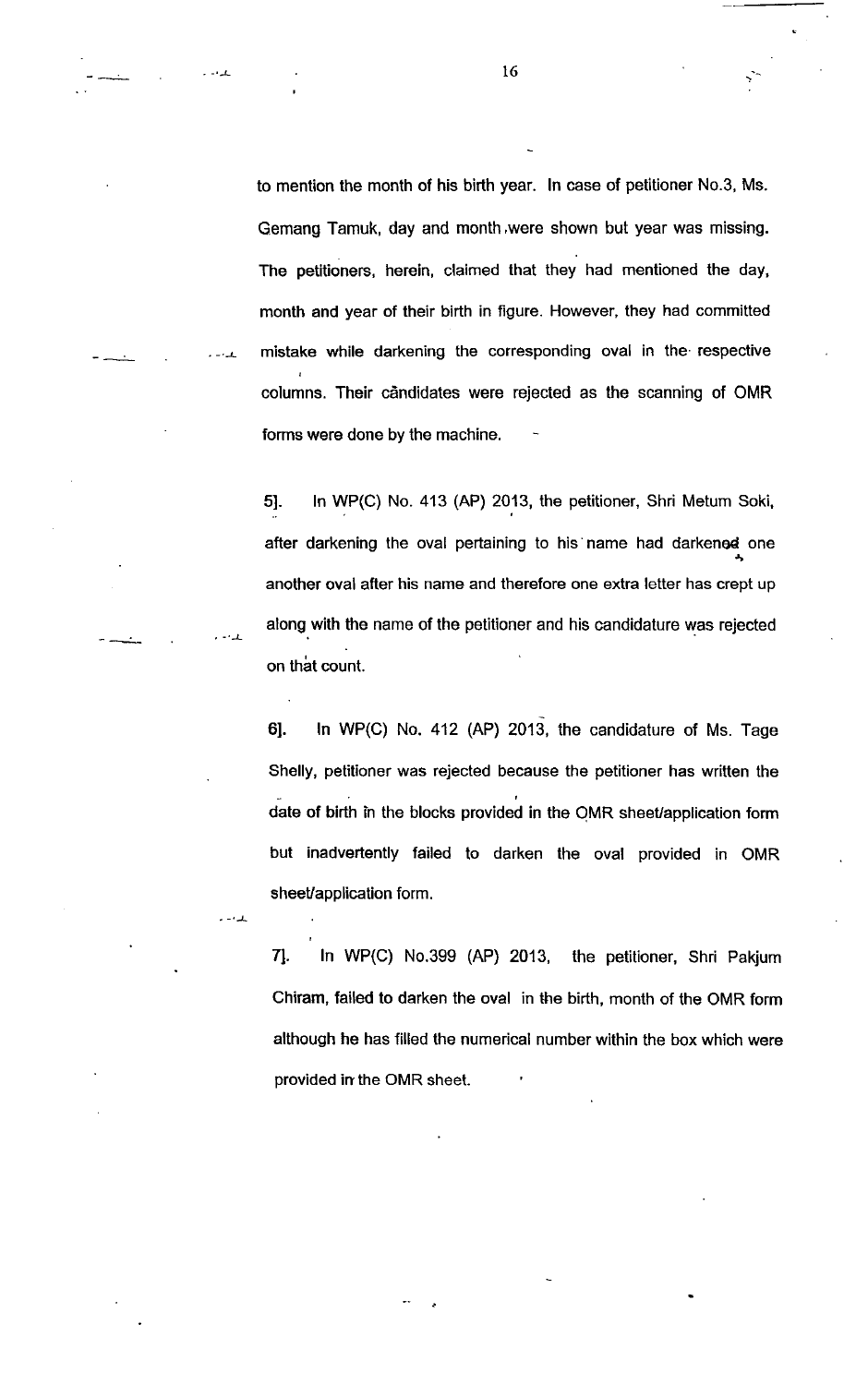8]. In WP(C) No.400 (AP) 2013, the petitioner, Shri Nyamo Ete, failed to shed the bubbles in the gender category in the application/OMR form.

91. ln WP(C) No. 408 (AP) 2013, the petitioners, namely, Shri Rocky Pao and Mss Radhe Yam, failed to mention their examination centre although non mentioning of examination centre is not a ground for rejection of candidatures as per the advertisement.

101. ln WP(C) No. 3BB (AP) 2013, the candidature of petitioner, namely, Shri Tailang Kobin, has been rejected on the ground of non mentioning. the gender by darkening the oval provided in the application form, although, the petitioner has mentioned his gender (sex) as male by marking 1 in figure for male in the box provided in the application form.

111. The candidature of Mss Tage Shelly, the petitioner in writ petition No. WP(C) 412 (AP) 2013 was rejected on the ground that she failed to darken the oval image in the OMR sheet/application form pertaining to date of her birth although she had mentioned the birth date in numerical. Similarly the petitioners in WP(C) 415 (AP) <sup>2013</sup> failed to mention their date of birth.

121. The candidates were required to fill up form by darkening the relevant images (oval shape bubbles) which were scanned by specialized computer scanning machine. Along with oval images there

 $\cdot$  -  $\pm$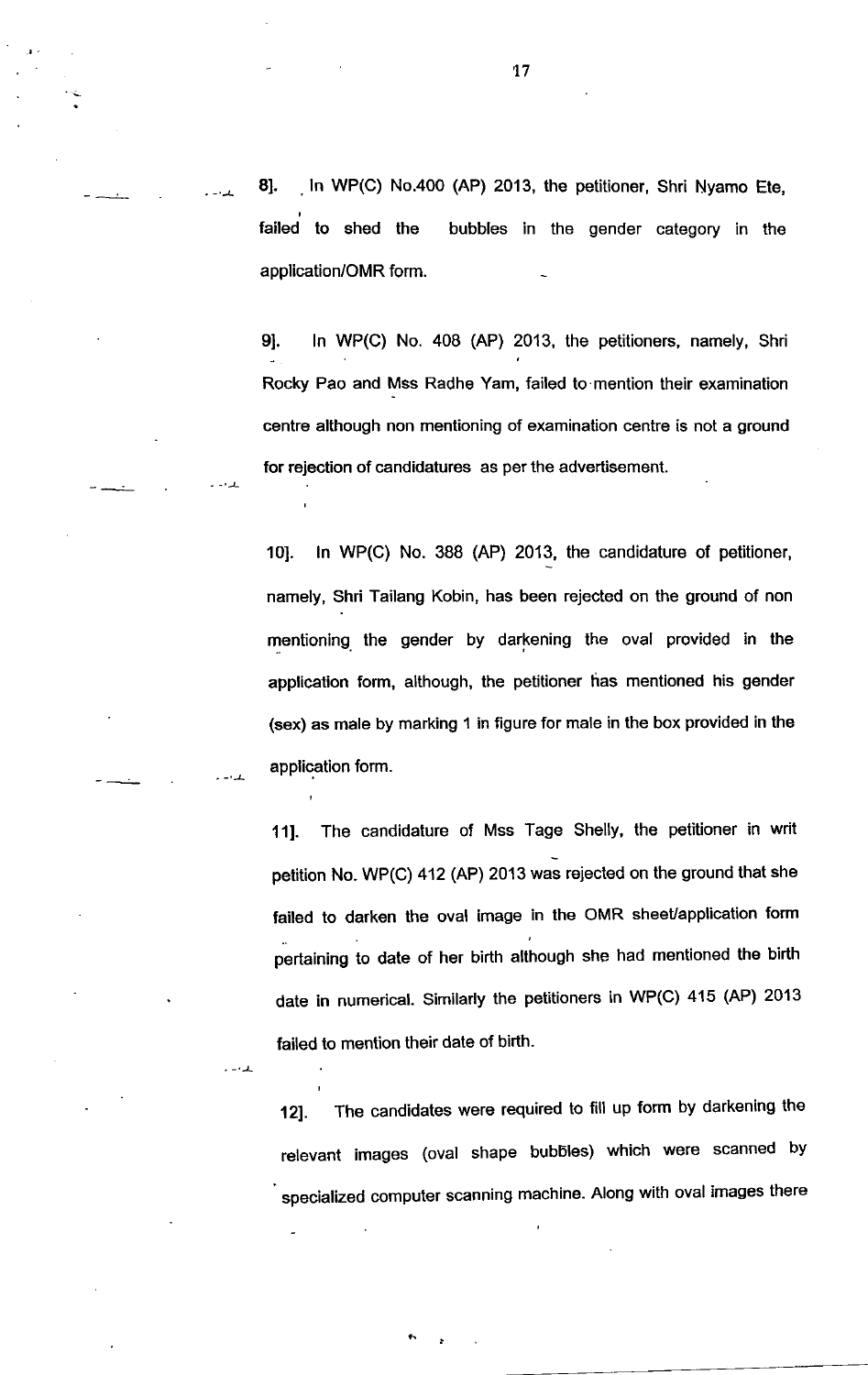were blocks also which were to be filled up in English letter or numerical. All the defects according to petitioners were curable in nature.

131. , This Court by an interim order passed on 18-09-2013, directed the APPSC to allow the petitioners to appear in the preliminary examination scheduled to be held on 22nd September, 2013. Accordingly, altogether 97 petitioners had appeared in the preliminary examination but their results have been withheld. Vide order dated 23- 10-2013, the respondents/ APPSC was further directed to publish the result of preliminary examinations and if the petitioners have qualified in the said examination to allow them to fill up the forms of main examination and further to allow them to appear in the main examination. But their result will be withheld till disposal of writ petitions. However, the order dated 23-10-2013 has been stayed by virtue of order dated 07-11-2013 passed by the Division Bench.

14]. It is contended by the petitioners that the APPSC has framed their own guidelines being Arunachal Pradesh Public Service Commission Rules of Procedure & conduct of Examination Guidelines 2012. ln clause 7 of the guidelines aforementioned, it has been rnentioned.that A'Do's and Don'ts instruction will be displayed in the notice board and the receptionisVstaff of the reception counter will advise the candidates to go through these instructions before they make their submission. But neither such instruction was displayed in

 $\overline{a}$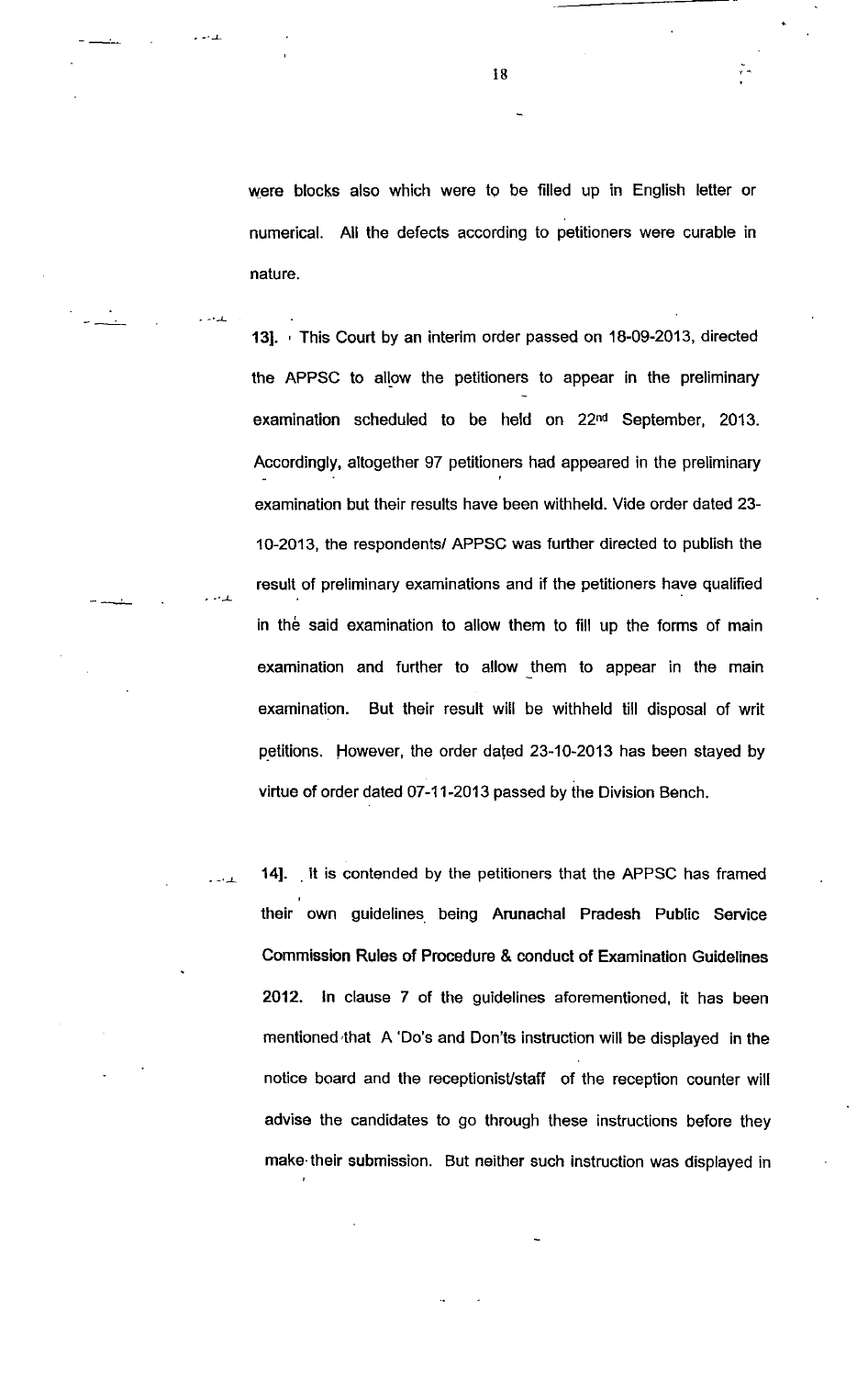the notice board nor any receptionist/staff advised any candidates, as such, rejection of candidature of the petitioners is violation of their own guidelines.

15]. Rule B of the above Rule prescribes the procedure for scrutiny of application form and admission to Examination as under:-

> "8 Scrutiny of Application: A Screening Committee headed by Chairman/Member of Commission as Chairman with 2/3 officers and officials and (expert if necessary) will be constituted by the Commission for the scrutiny of the application forms. After scrutiny the Screening Committee will submit its report with findings to the Commission for decision on admissibility of candidates to the examination.

Rule 9- Admission to Examination: The Commission will be the final 'authority to take decision on admissibility and rejection of candidates.

)-

)-

16]. It is submitted by the learned counsel for the petitioners that no such Screening Committee was constituted for scrutiny of application forms and the candidatures of petitioners as per the guidelines had been mechanically rejected on the basis of reading of OMR machine.

, lt is further contended that in the advertisement, APPSC mentioned that the application form will be rejected in case of APPSC (Mains) 2013 but there was no mention that the forms may be rejected in APPSC (Preliminary) also itself.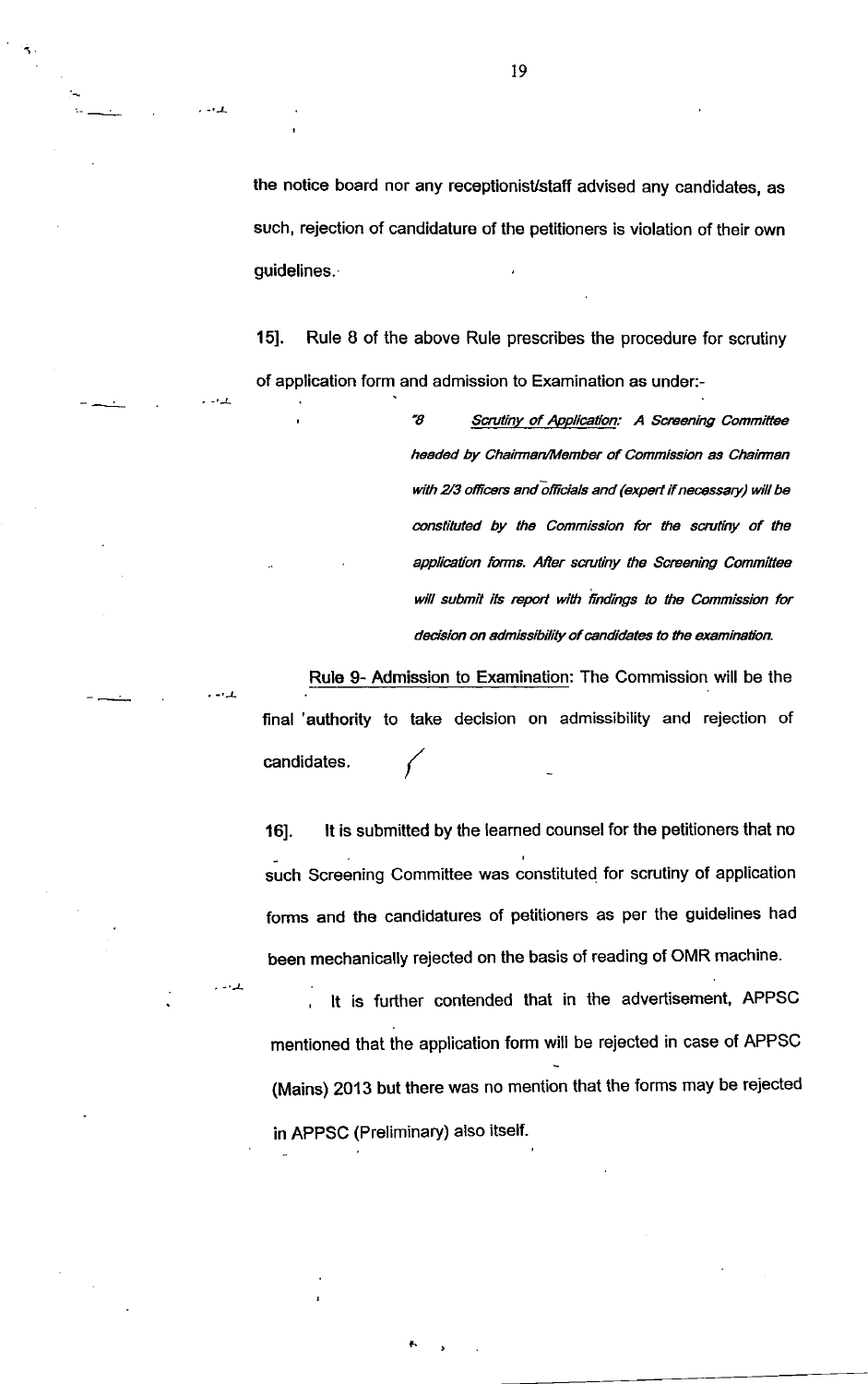171. According to the petitioners they are deprived of their basic fundamental right under Articles 14 and 16 of the Constitution. lt is submitted on behalf of the petitioners that the APPSC has taken a hyper technical, unreasonable view while rejecting the candidatures of the petitioners inasmuch as the defects are curable in nature.

18]. Mr. N. Tagia, learned Standing Courtsel appearing on behalf of the APPSC submitted that the writ petitions are not maintainable. The petitioners have no enforceable right and in absence of any enforceable legal or constitutional right, the extra ordinary jurisdiction of this Court ought not to be exercised. Admittedly, the petitioners have committed mistakes in filling up the forms. lt was mandate as per instructions contained in the said form that the forms were to be filled as per the instructions contained and there will be no chance of rectification. The Optical Mark Recognition ('OMR' in short) is followed in most of the State Public Service Commission including the Union Public Service Commission.

19]. lt is further submitted that all total 13,118 numbers of applicants had applied and candidatures of 3013 numbers of applicants were rejected. Only 108 candidates had filed writ petitions and inspite of interim protection given by this Court allowing them to appear in preliminary examination out of 108 petitioners only g7 had appeared in the pteliminary examination.

-J-

ے ۔

للدوم

I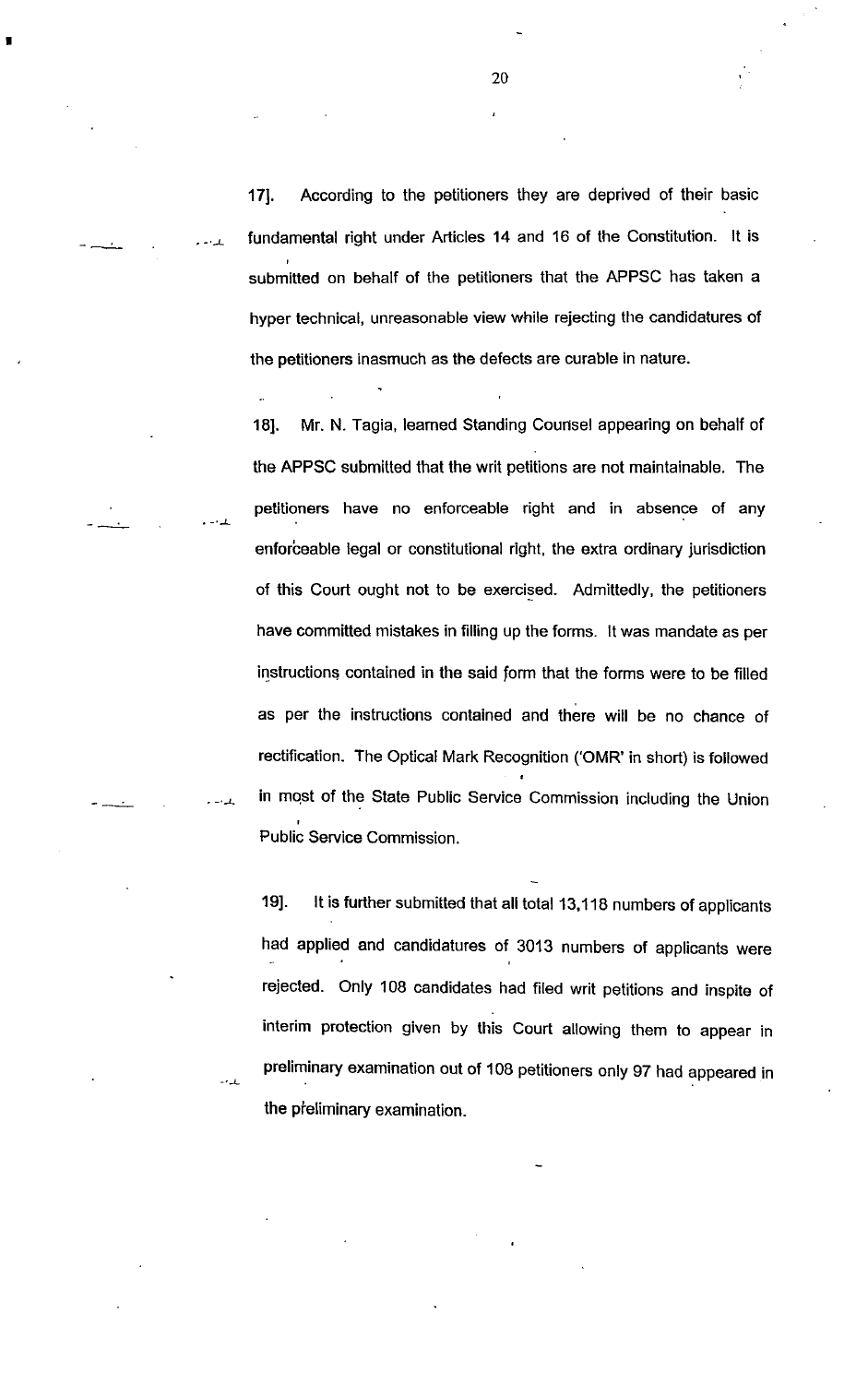201. lt is submitted on behalf of the respondents/APPSC that if this Court allows the writ petitions then it will cause injustice to rest of 2905 candidates whose applications have been rejected on similar grounds. Further more, the writ petitions are also liable to be rejected for combination of multiple causes of action inasmuch as the cause of action of each petitioner are different and distinct as each petitioner had filled up their respective forms individually and have committed mistakes individually.

Kerala and Anr. Vs. Dr. C. Mathew and Others. Dr. K <sup>U</sup> GopalaKrishnan and Ors., reported in (1980) 2 SCC 752, it was held that the probability that a party, who does not litigate manifests apathy for the enforcement of his rights. The logic is simple. He, who does not promptly pursue his remedy, may reasonably be assumed to have lost interest in gaining admission to the course. ln the circumstances, it is reasohable to assume that these candidates have abandoned their claimed. 211. So far as injustice to rest of 2905 candidates is concemed, they have not approached this Court challenging the rejection of their candidatures. In the case of Charles K. Skaria and Others. State of

221. It is urged that filling up of forms is a part of examination process and normally the Courts in exercise of its extra-ordinary jurisdiction should not interfere with such process save and except in

,!

2t

.L

.L

J-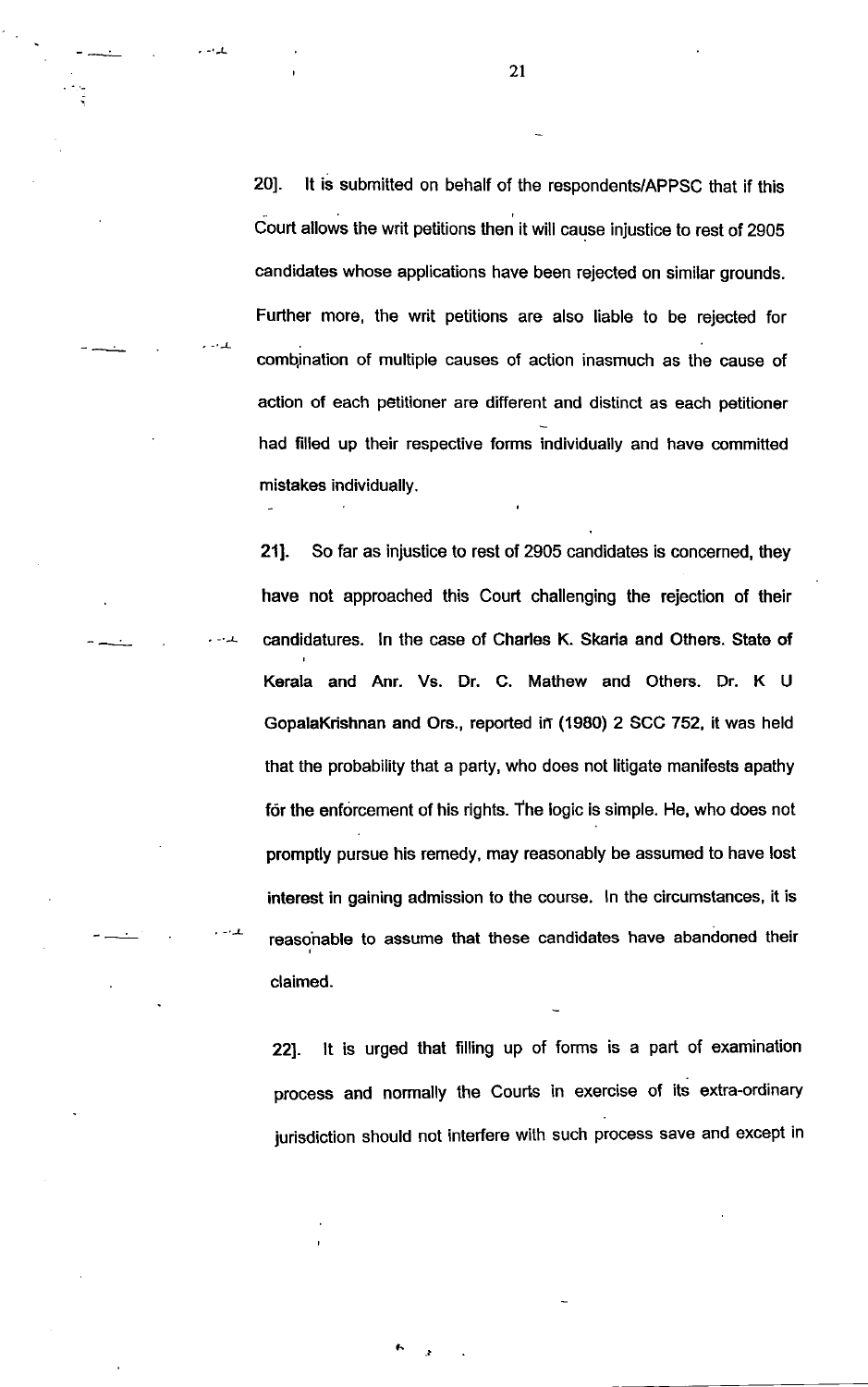rare cases wherein there is gross arbitrariness and/or unreasonableness.

231. lt is contended that the writ petitions are also liable to be dismissed on the ground of suppression of material facts inasmuch as the petitioners though have enclosed the application form along with their petitions but selectively omifted to mention or even enclose the instructions attached to the application form. lt is contended and reiterated on behalf of the Commission that the mistakes whether trivial, curable or minor are irrelevant as if such mistakes are condoned, the use of technology like OMR machine for sorting out the candidates would become meaningless.

241. ln the cited case of (2008) 1 SCC 456 (State of M.P. and others Vs. Sanjay Kumar Pathak and Others), it was held that ordinarily the writ Court should not in absence of any legal right, act on the basis of sympathy alone. While being sympathetic to the persons who come before the Courts the Courts cannot at the same time by unsympathetic to the large number of eligible persons waiting for a long time in a long queue seeking employment.

251. ln another cited case of Kishore Samrite Vs. State of Uftar Pradesh and Others, (2013) 2 SCC 398, in para 38 of the judgment, it was observed as under:-

ے۔

"38. No litigant can play "hide and seek" with the courts or adopt "pick and choose". True facts ought to be disclosed as

22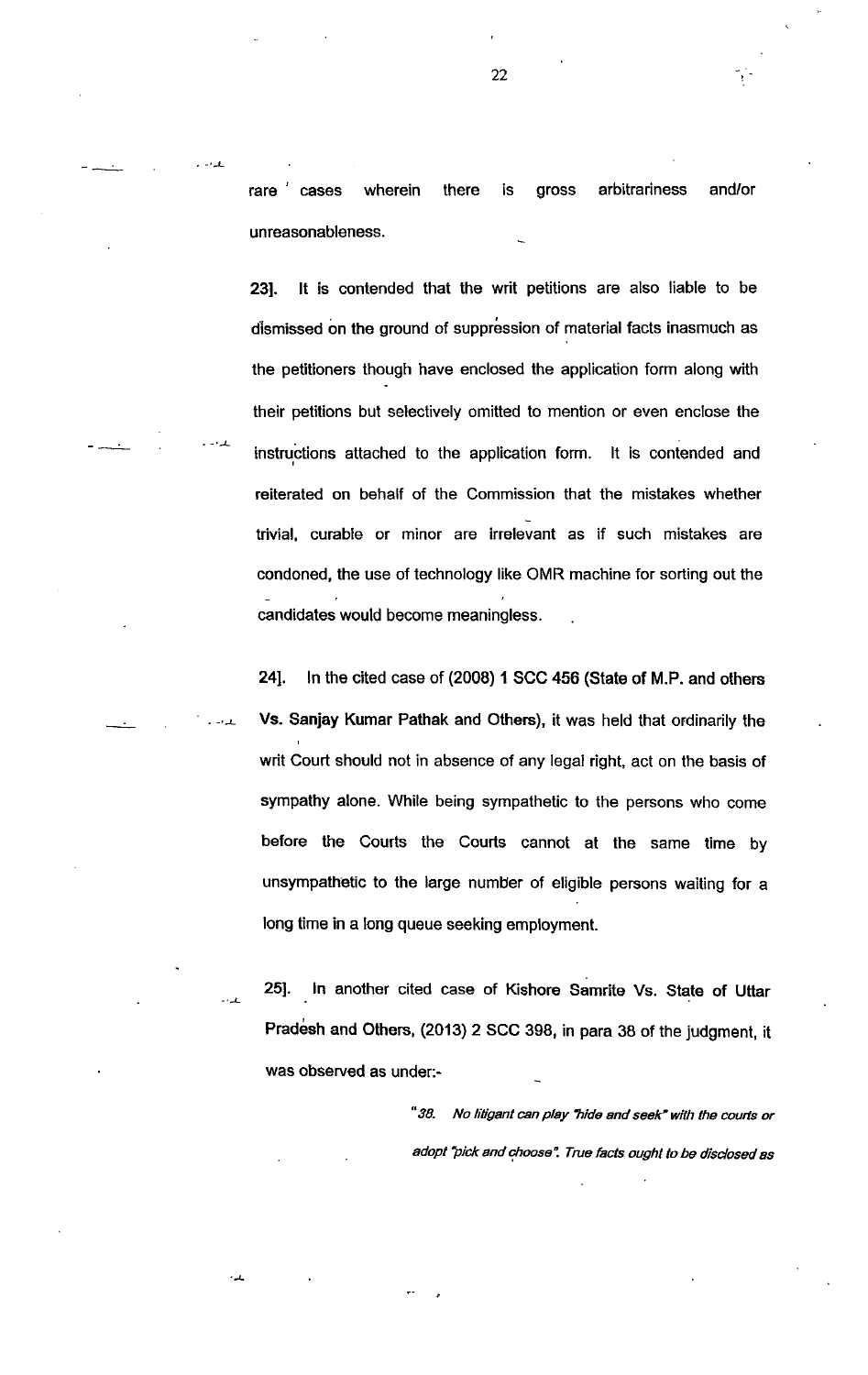the court knows law, but not facts. One, who, does not come with candid facts and clean breast cannot hold a writ of the court with soiled hands. Suppression or concealment of material facts is impermissible to a litigant or even as a technique of advocacy. In such cases, the court is dutybound to discharge rule nisi and such applicant is required to be dealt with for contempt of court for abusing the process of court."

26]. The case of Charles K. Skaria and Others. State of Kerala and Anr. Vs. Dr. C. Mathew and Others. Dr. K U GopalaKrishnan and Ors., AIR 1980 SC 1231 (supra), relates to admission to a post-graduate course in medicine. The prospect provided that the attested copy of the statement of marks and other documents should be attached with every application. Three candidate's were given admission who had not attached the certificate of having passed the diploma along with their applications. Their admission to post-graduate course was set aside by the High Court. The Supreme Court observed:

> \*................Academic excellence, through a diploma for which extra mark is granted, cannot be denuded because proof is produced only later, yet before the date of actual selection. The emphasis is on the diploma and is not an independent factor. Mode of proof is geared to the goal of the qualification in question. It is subversive of sound interpretation and realistic decoding of the prescription to telescope the two and makes both mandatory in point of time. What is essential is the possession of a diploma before the given

23

-'-L

 $\sim$   $\pm$ 

.L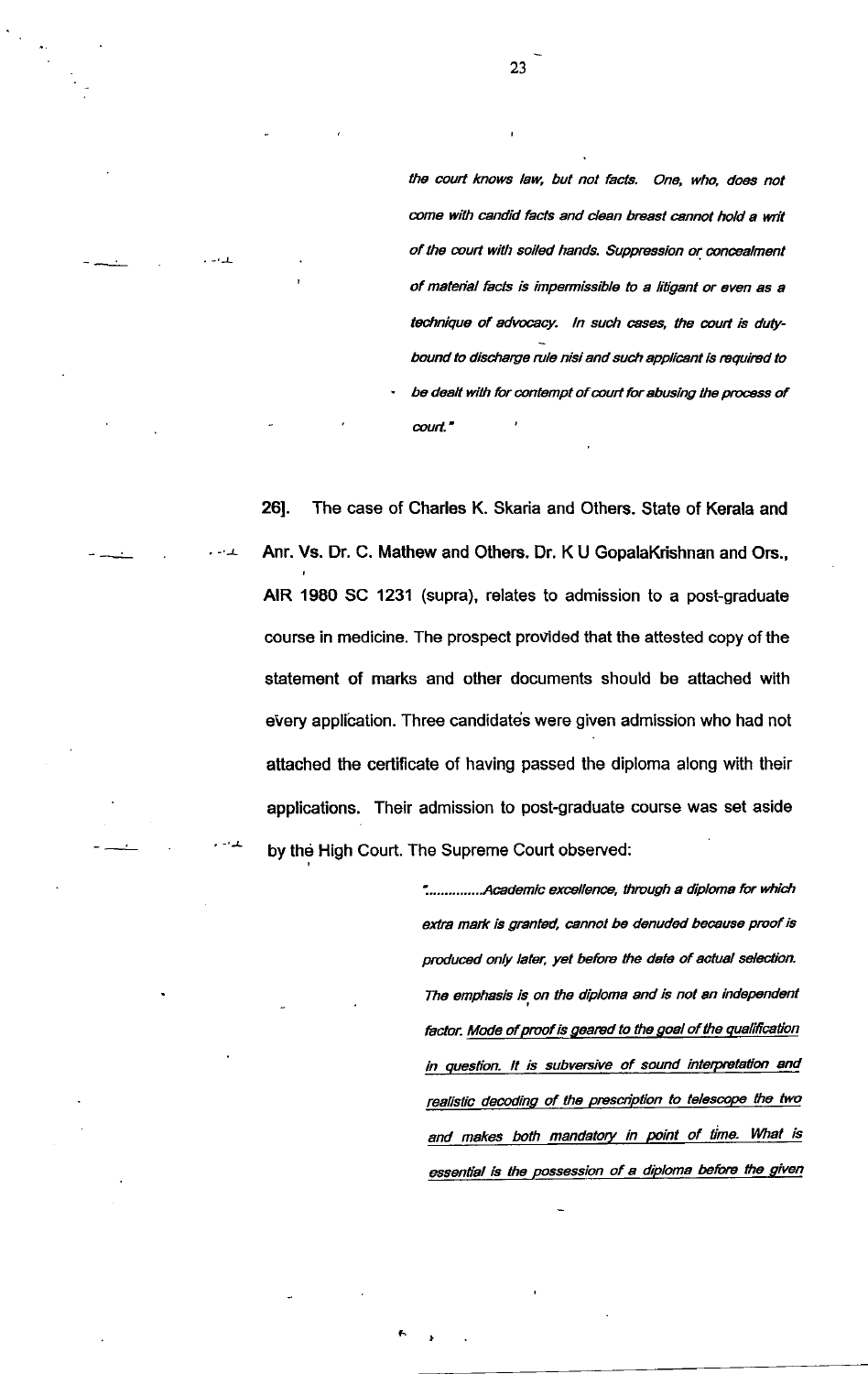date; what is ancillary is the safe mode or proof of the qualification. To confuse between a fact and its proof is blurred perspicacity. To make mandatory the date of acquiring the additional qualification before the last date for application makes sense. But if it is unshakeably shown that the qualification has been acquired before the relevant date, as is the case here, to invalidate this merit factor because proof, though indubitable, was adduced a few days later but before the selection or in a manner not mentioned in the prospectus, but till above board, is to make procedure not handmade but the mistakes and form not as subservient to substance but as superior to the essence."

Above ratio was reiterated in the case of Dolly Chhanda Vs. Chalrman, JEE and Others, (2005) 9SCC 779 and was thus held that actual excellence cannot be obliterated by the choice of an incontestable but unorthodox probative process. Equity shall overpower technicality where human justice is at stake.

271. Block to the facts--ln WP(C) No. 393 (AP) 2013, the candidate of petitioner No.1 to 28 were rejected on the ground that they did not sign the declaration column.

' Ground for rejection of candidature of petitioner No. 29 in WP(C) 393 (AP) 2013 has not been disclosed save and except that their candidature have been rejected mechanically.

28]. In WP(C) 388 (AP) 2013 and WP(C) 400 (AP) 2013, the candidature of petitioners, Tailang Kobin and Nyamo Ete has been rejected on the ground that he failed to mention gender by darkening

)\_

.L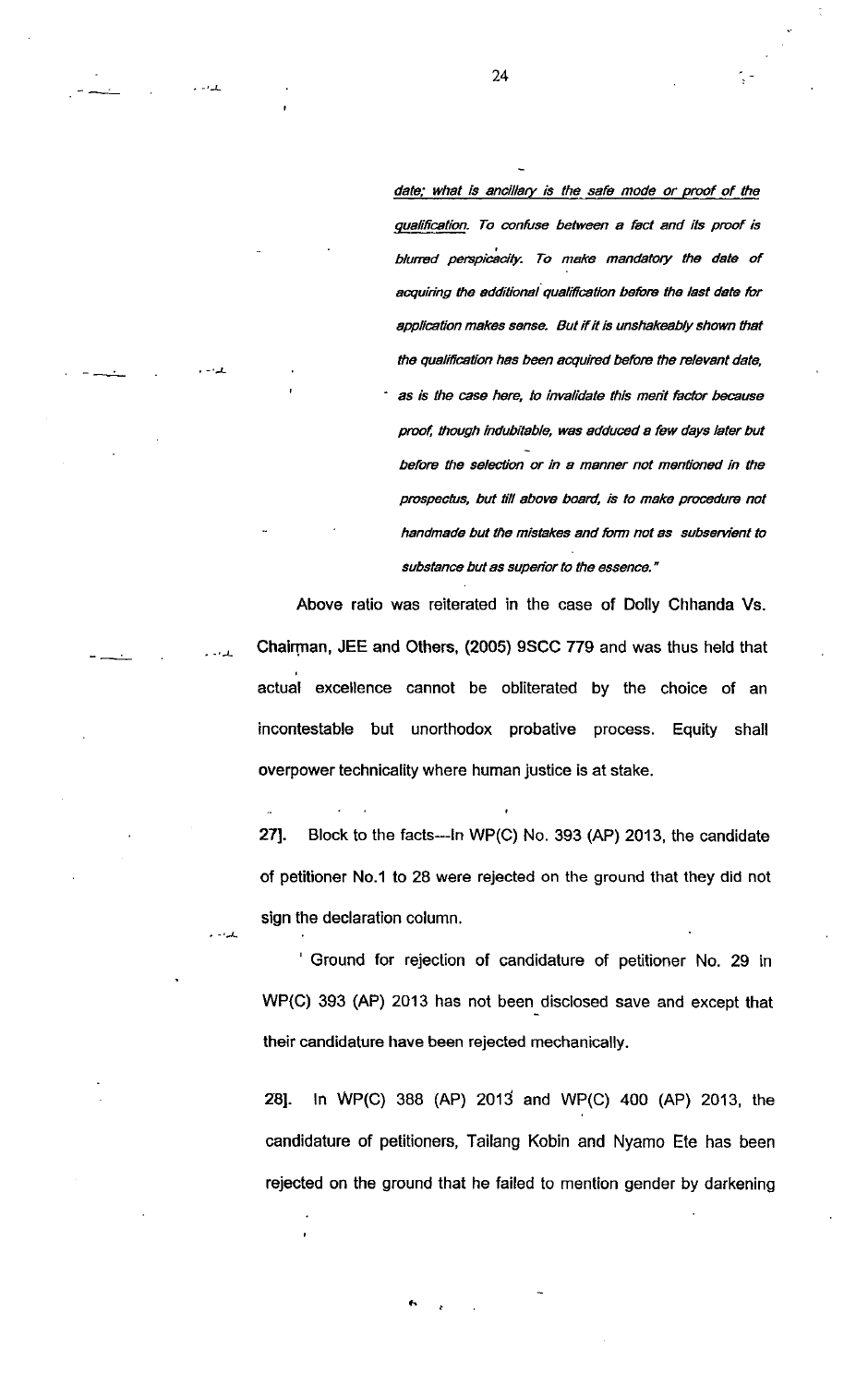the oval provided in the application form although Tailang Kobin has mentioned his gender as male by marking 1 for male in the box provided in the application form. The photo pasted in the form clearly identifies the gender of the petitioners. The application was not meant for only male or female gender. Moreover, it was curable defects and on scrutiny it could have detected what was the gender of the applicant. Therefore, the candidate of petitioner Tailang Kobin in WP(C) 388 (AP) 2013 ought not to have been rejected.

291. ln WP(C) 399 (AP) 2013, the petitioner Pakum Chiram failed to mention the birth month of the petitioner. lt is contended that he had filled up day, month and year of his birth in the form but he did not darken the oval shape bubbles below. As per annexure-3 i.e. form submitted by the petitioner his date of birth was 10-02-1985 and he mentioned his age as on 1.1.2013 as 27 years 10 months 1B days. As per advertisement candidates must have attained 21 years of age and should not be more than 28 years of age on 10-03-2013. However, upper age limit is relaxable in case of APST etc. As per the form filled up, the petitioner falls under the category of APST. The petitioner has clearly mentioned the age in the form. Only he failed to darken the month column of his birth. Had there been proper scrutiny, his candidature ought not to have been rejected. lt appears that for hyper techriical ground the candidature of Pakjum Chiram, petitioner in WP(C) 399 (AP) 2013 have been rejected.

25

 $\cdot$  -  $\perp$ 

.L

.L

)-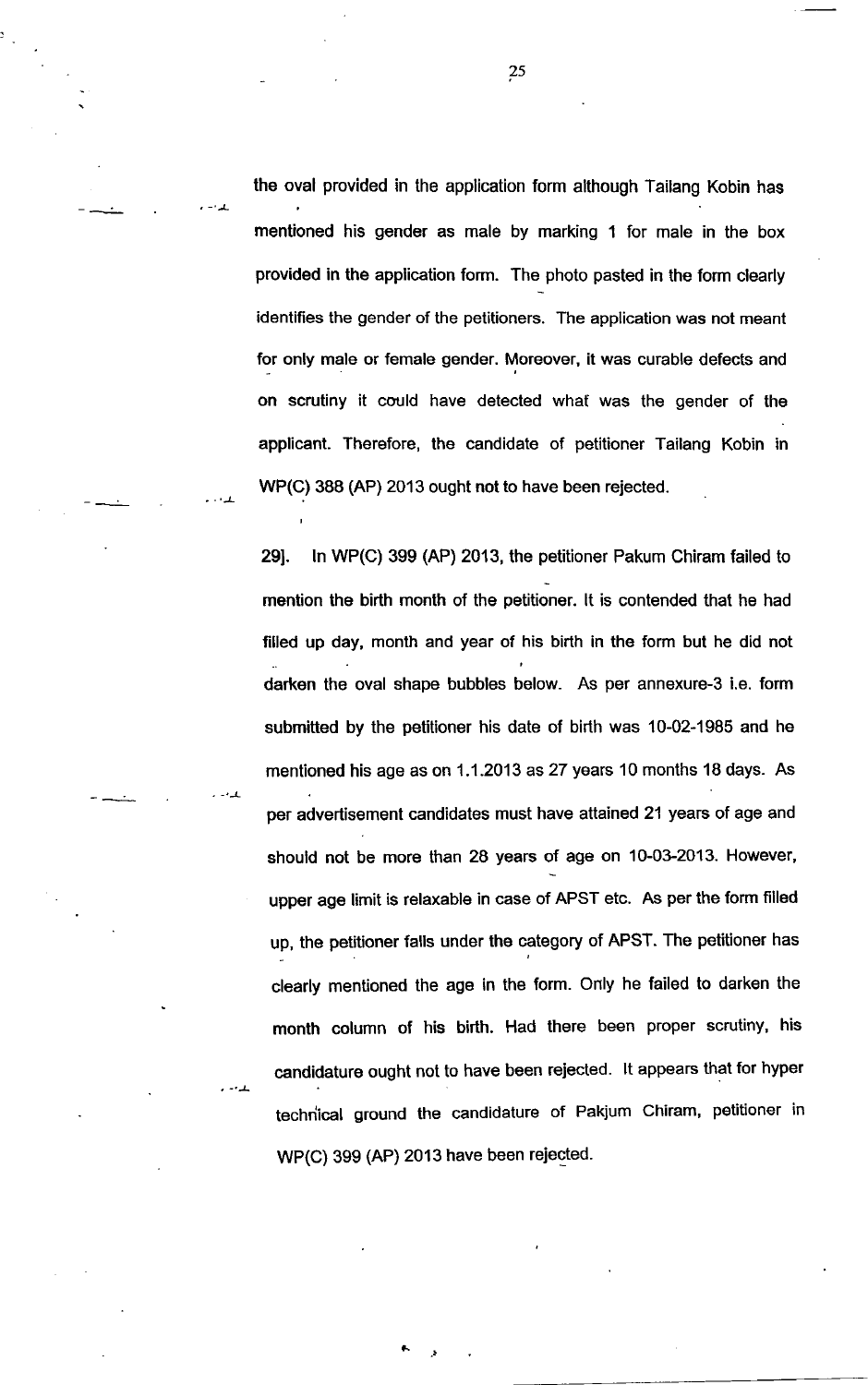301. ln WP(C) 413 (AP) 2013; the candidature of the petitioner, Metum Soki, was rejected on the ground that one slight mark was spotted on the application form along with the name of the petitioner.

311. ' lt is contended on behalf of the petitioners in all the writ petitions that the respondents/APPSC on earlier occasion had given opportunity to the candidates of competitive examination to make correction/rectification of defective applications. Moreover, in the Arunachal Pradesh Public Service Commission Rules of Procodure & conduct of Examination Guidelines 2012, wherein Column 8, it is provided that A Screening Committee headed by Chairman/Member of Commission as Chairman with 2/3 officers and officials and (expert if necessary) will be onstituted by the Commission for the scrutiny of the application forms. After scrutiny the Screening Committee will submit its report with findings to the Commission for decision on admissibility of candidates to the examinetion.

 $\mathbf{r}$ 

321. The issue here is to be discussed whether it is mandatory for the APPSC to follow the guidelines of Arunachal Pradosh Public Service Commission Rules of Procedure & conduct of Examination. flerein, admiftedly, no such 'screening Committee' was constituted for scrutiny of application forms and the application forms were mechanically rejected on the basis of readirig of the OMR by machine. Therefore, there was clear violation of the Arunachal Pradesh Public Service Commission Rules of Procedure & conduct of Examination

26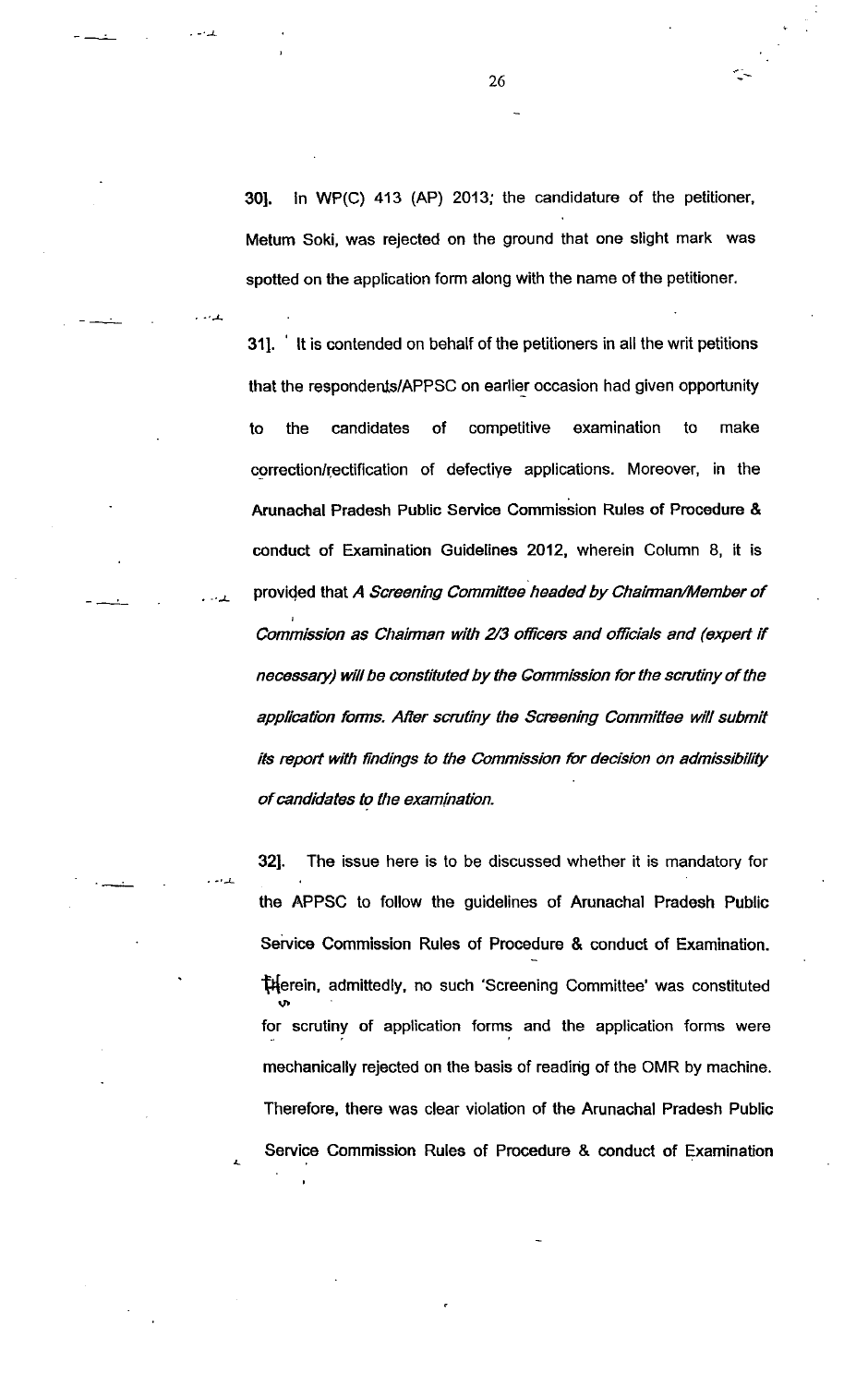Guidelines 2012. Further more, in the advertisement, it was not mentioned that candidature of the applicants will be rejected before the preliminary examination. The ground for rejection of application forms have been mentioned for main examination in the advertisement.

331. lt is submitted by the learned counsel for the respondents/APPSc that it is not mandatory for the APPSC to follow the guidelines of Arunachal Pradesh Public Service Commission Rules of Procedure & conduct of Examination Guidelines 2012. It is only a guideline and not any statutory enactment.

341. ln P. Tulsi Das and Others Vs. Govt. of A.P. and Others, reported in (2003) 1 SCC 364, the contention of the State was that the right derived and claimed by the appellants must be under any statutory enactment or rules made under Article 309 of the Constitution of lndia and that any other respects there could not be any acquisition of rights validly and it was held that it is by now well settled that in the absence of any rules under Article 309 of the Constitution in respect of a particular area, aspect or subject, it is permissible for the State to make provisions in exercise of its executive powers under Article 162 which is coextensive with its legislative powers laying conditions of service and rights accrued to or acquired by a citizen would be as much rights acquired under law and protected to that extend.

27

.L

)-